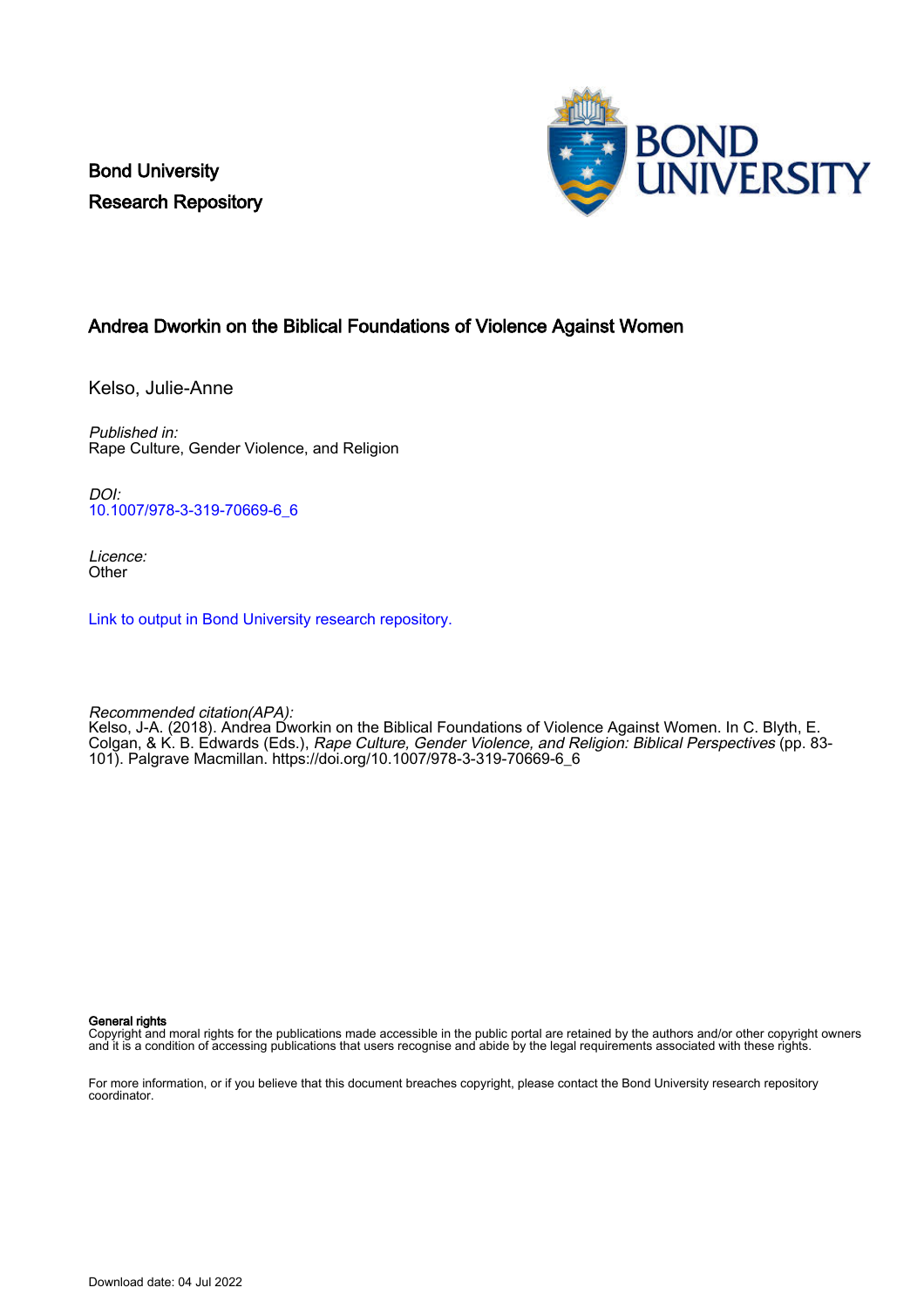# **Andrea Dworkin on the Biblical Foundations of Violence against Women** Julie Kelso

The metaphysical ground rules for male and female were set in Genesis, in the beginning. The implications have been comprehended deeply and honed into laws and practices. The implications go far beyond the letter of the law, especially beyond the specific small laws that regulate the when and how of intercourse. The implications honor the basic law, men's ownership of women through intercourse. (Dworkin 1987,

pp.193−4)

In neo-liberal democratic societies, the last decade or so has seen a resurgence in second-wave feminist demands for women's safety in public spaces, but also especially in the private realms.<sup>[1](#page-23-0)</sup> Domestic violence is now being described as an "epidemic" across the world. According to the 2013 World Health Organisation Report, approximately 30 percent of women in the world are affected by intimate partner violence. In Australia where I live, on average one woman a week is murdered by her intimate partner.<sup>[2](#page-23-1)</sup> While there has been a suggestion recently that this revived focus on male violence against women is part of a fourth-wave of feminism, $3$  it is important to note that this wave's demands are remarkably similar to that of the second wave of feminism known as "radical feminism." In particular, in mainstream media we have seen the return of the 1970s radical feminist term "rape culture." One of the most infamous and certainly most divisive radical feminist figures of the 1970s, 1980s, and 1990s who worked tirelessly, as both a writer and an activist, towards revealing the nature of rape culture was the late Andrea Dworkin. In this chapter, my interest is with her argument that intercourse itself must be analysed robustly in its context of male-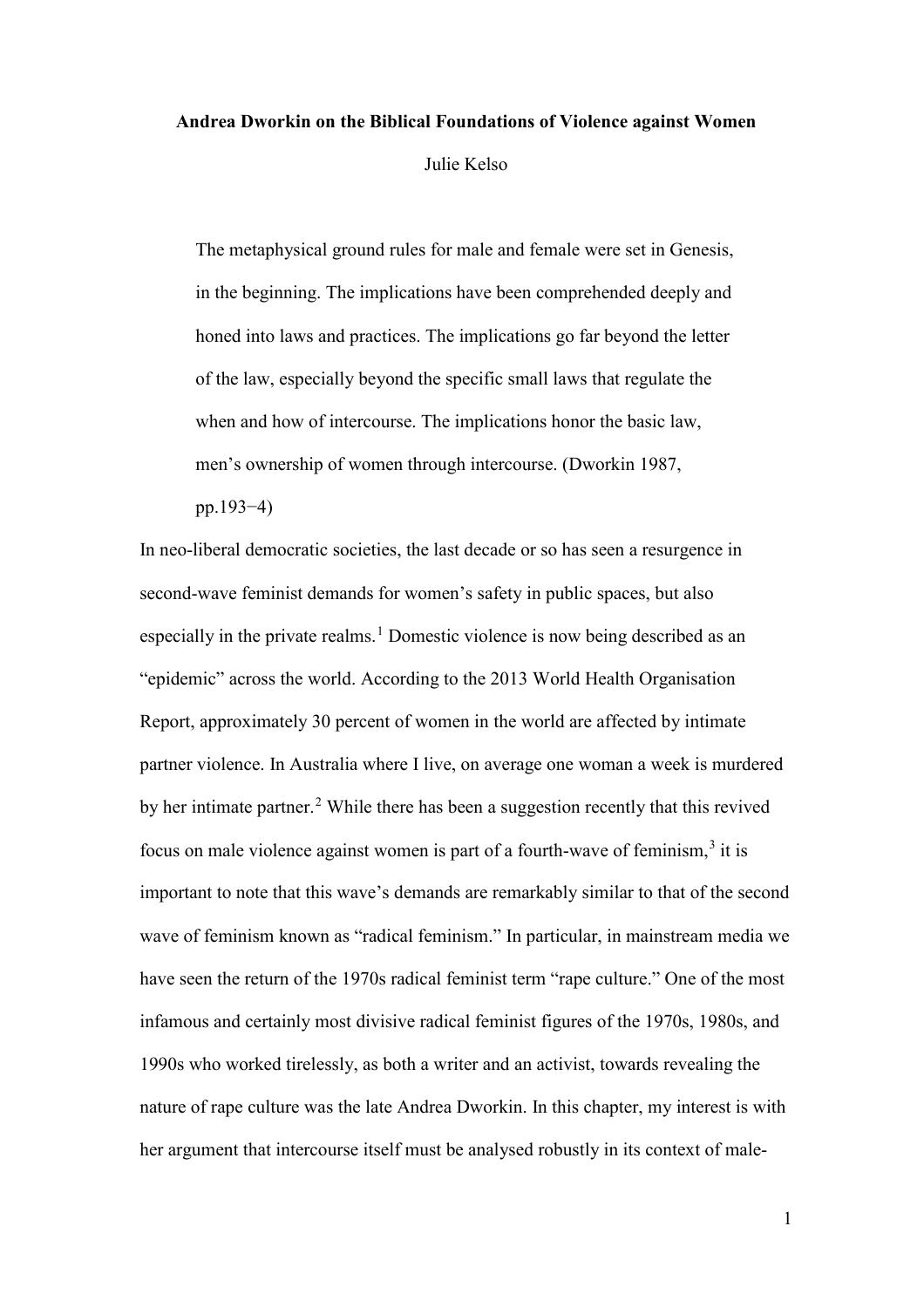dominated and male-supremacist societies, indeed as one of its principal institutions. While Dworkin never actually claimed that all intercourse is rape (despite the habitual and continued insistence of that thesis in the mainstream media and in cyberspace whenever her name is mentioned), she does insist that women's lives could never be valued as properly human—in the existentialist sense of being essential rather than inessential lives—without an unflinchingly honest appraisal of intercourse in male supremacist societies. In other words, it is not the case that, for Dworkin, intercourse has always been and will always be demeaning for women, or that it is ontologically the same as rape. Rather, in societies that hold the male of the species as supreme and the female as delightfully incidental—a footnote to man's story or a moon orbiting around planet man—when asking why rape culture is able to persist, we must consider the role of intercourse itself.

When we think of the Bible and the issue of violence against women, we tend to go straight to those stories and legal texts that are well-known to us from decades of feminist work in the discipline. We are familiar with Genesis 34, Num. 31:7−18, 2 Samuel 13, Jdg. 21:10−24, the laws found in Deuteronomy (21:10; 22:23−9), and the gendered language of violence in the prophets, just to name a few. In this essay, however, I want to explore Dworkin's discussions concerning the sodomy laws in Leviticus and the story of Adam and Eve in Gen. 2:4b−4:1 with respect to what she perceives to be their foundational role in the institutionalization of intercourse. Dworkin is interested in the religious and legal discourses that help to create the political meaning of intercourse and legitimize what she considers often to be the actual and devastating violence of the act for the woman in male supremacist societies: the erosion of the self and the compliant acceptance of lower status. I shall first explore her arguments concerning intercourse before moving to a discussion of her readings of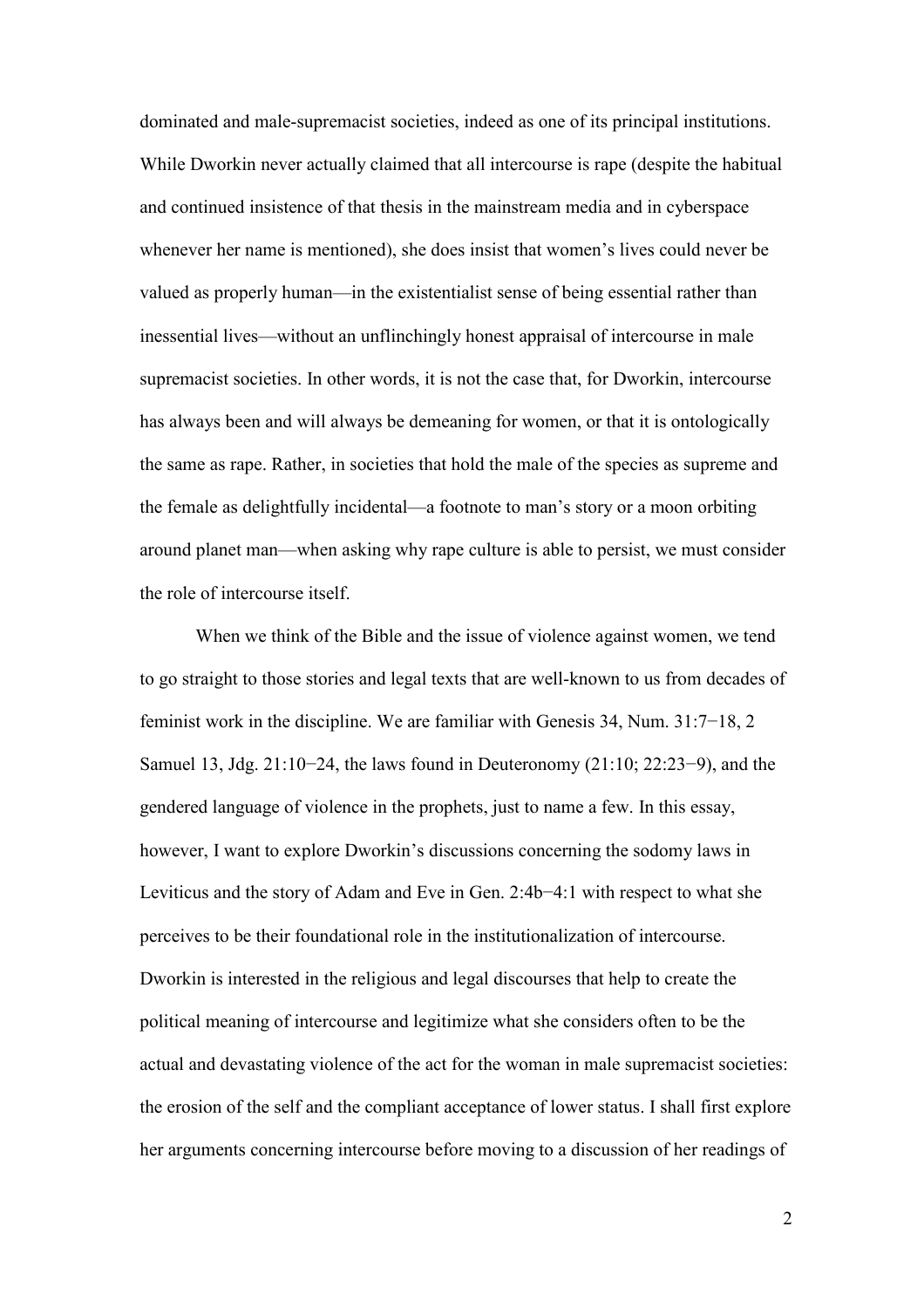the biblical texts. In what follows, I carefully seek to understand Dworkin's arguments in the context of the book (*Intercourse*) as a whole. Dworkin has been (naively) either demonized or hagiographized in the media and in the Academy, and both sides pick and choose passages from her work without attending to their immediate ideational context and thus without giving her the *critical* attention I believe her ideas deserve.<sup>[4](#page-23-3)</sup>

#### *The Institution of Intercourse*

In her notorious book *Intercourse* (1987), Andrea Dworkin claims that women's second-class status is possibly attributable to the socially-constructed definition of our bodies as lacking in physical integrity during intercourse. In male supremacist societies like ours, "Woman" is constructed as that which is entered, penetrated, occupied, and denied privacy, and naturally so (Dworkin 1987, pp.144−6). As a strictly materialist analysis of intercourse, Dworkin's focus is on intercourse as an institutional practice distinct from intercourse as an unmediated individual experience (as if possible). As Jenefsky with Russo (1998) helpfully point out, this is akin to Adrienne Rich's now classic analysis of motherhood as an institution rather than any individual experience of motherhood (Rich 1976; Jenefsky with Russo 1998, p.99). As such, Dworkin's focus is on those discourses (literary, philosophical, religious, legal) that have effectively constructed the political meaning of intercourse in male-dominated societies. Her analysis concerns the broader and complicated relations of power within which the act takes place and which have historically made the subjugation of women through the act somewhat mandatory for their existence. For so long now and, Dworkin maintains, across all cultures, woman "is defined by how she is made, that hole, which is synonymous with entry" (1987, p.145). Dworkin points out that no other oppressed people are cast as "being made for intercourse: for penetration, entry,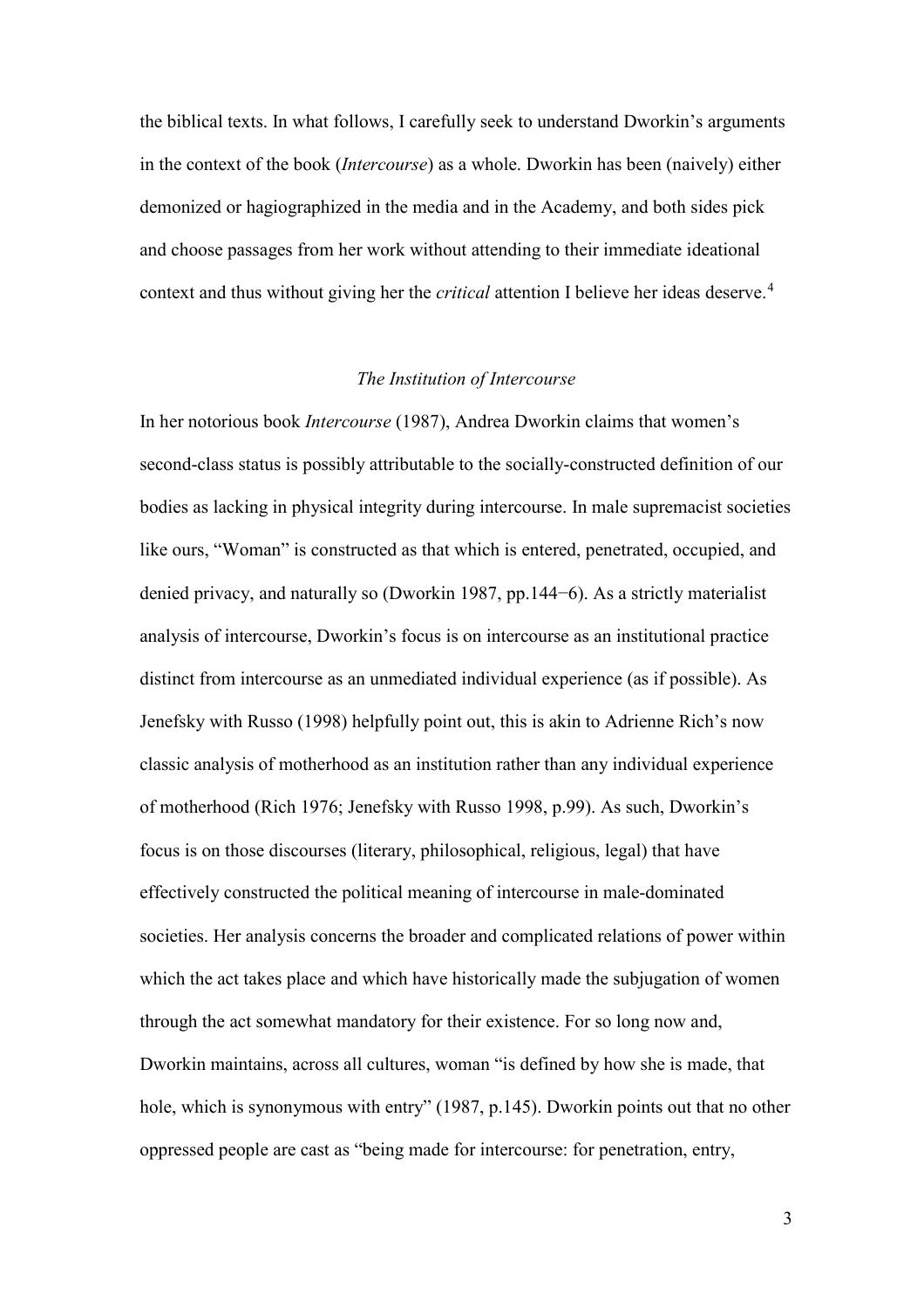occupation" (ibid.). We cannot analogize this situation with colonial occupation, or racism, or the oppression and abuse of children, or the Gulag, for example, because, according to Dworkin:

There is nothing that happens to any other civilly inferior people that is the same in its meaning and in its effect even when those people are forced into sexual availability, heterosexual or homosexual; while subject people, for instance, may be forced to have intercourse with those who dominate them, the God who does not exist<sup>[5](#page-23-4)</sup> did not make human existence, broadly speaking, dependent on their compliance. (1987,

pp.145−6)

It is this socially and religiously constructed determination of intercourse as "a means or the means of physiologically making a woman inferior" that underwrites all violence against women, indeed what naturalises it, according to Dworkin. And foundational to all of this, at least in the Judeo-Christian traditions, is "the metaphysical laws of dominance articulated in Genesis" (Dworkin 1987, p.195).

For Dworkin, feminist thought in particular has more often than not been marked by a refusal to confront the political meaning of intercourse. This refusal marks not only conservative thinking, but liberalism and radicalism as well. She states:

Intercourse is fun, not oppression. Intercourse is pleasure, not an expression or confirmation of a state of being that is either ontological or social. Intercourse is because the God who does not exist made it; he did it right, not wrong; and he does not hate women even if women hate him. Liberals refuse categorically to inquire into even a possibility that there is a relationship between intercourse per se and the low status of women. Conservatives use what appears to be God's work to justify a social and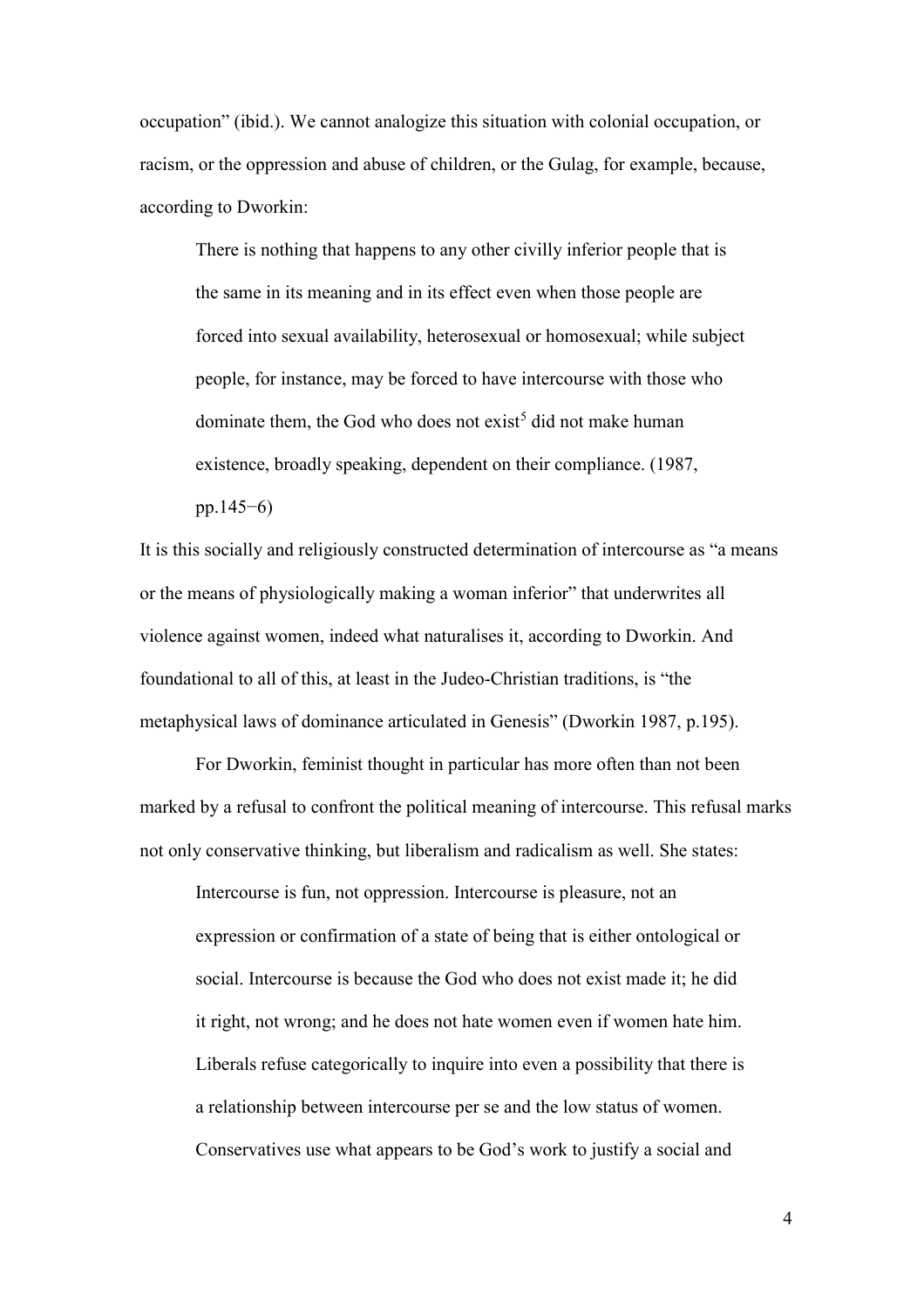moral hierarchy in which women are lesser than men. Radicalism on the meaning of intercourse—its political meaning to women, its impact on our very being itself—is tragedy or suicide … What intercourse *is* for women and what it *does* to women's identity, privacy, self-respect, selfdetermination, and integrity are forbidden questions; and yet how can a radical or any woman who wants freedom not ask precisely these questions? The quality of the sensation or the need for a man or the desire for love: these are not answers to questions of freedom; they are diversions into complicity and ignorance. (1987, p.147)

It is necessary to point out that Dworkin's thinking is heavily influenced by the existentialism of Simone de Beauvoir and Jean-Paul Sartre. She is particularly committed to the Sartrean and Beauvoirean ideal of freedom as autonomous living, where subjects are free to pursue their transcendence, forging projects of their own, but *only* on the condition of the freedom of others. Like Beauvoir (2011) before her, Dworkin maintains that this pursuit is more difficult for women, if even possible at all, because of their prescribed function as inessential "other" for men.

Dworkin thus rejects the 1960s and 1970s radical libertine mandate that sex is freedom, considering it yet another means whereby men get women to accept their lower status. With libertinism, thinks Dworkin, women do not experience their own sexual liberation, despite what they might think is the case; instead they are merely agreeing to give men what they want and in greater quantities. In *Right-Wing Women* (1983), Dworkin points out that in the late 1960s, prior to the rise of radicalized feminism in the US, the men of the counter-cultural New Left "agitated for and fought for and argued for and even organized for and even provided political and economic resources for abortion rights for women," because if abortion were not available to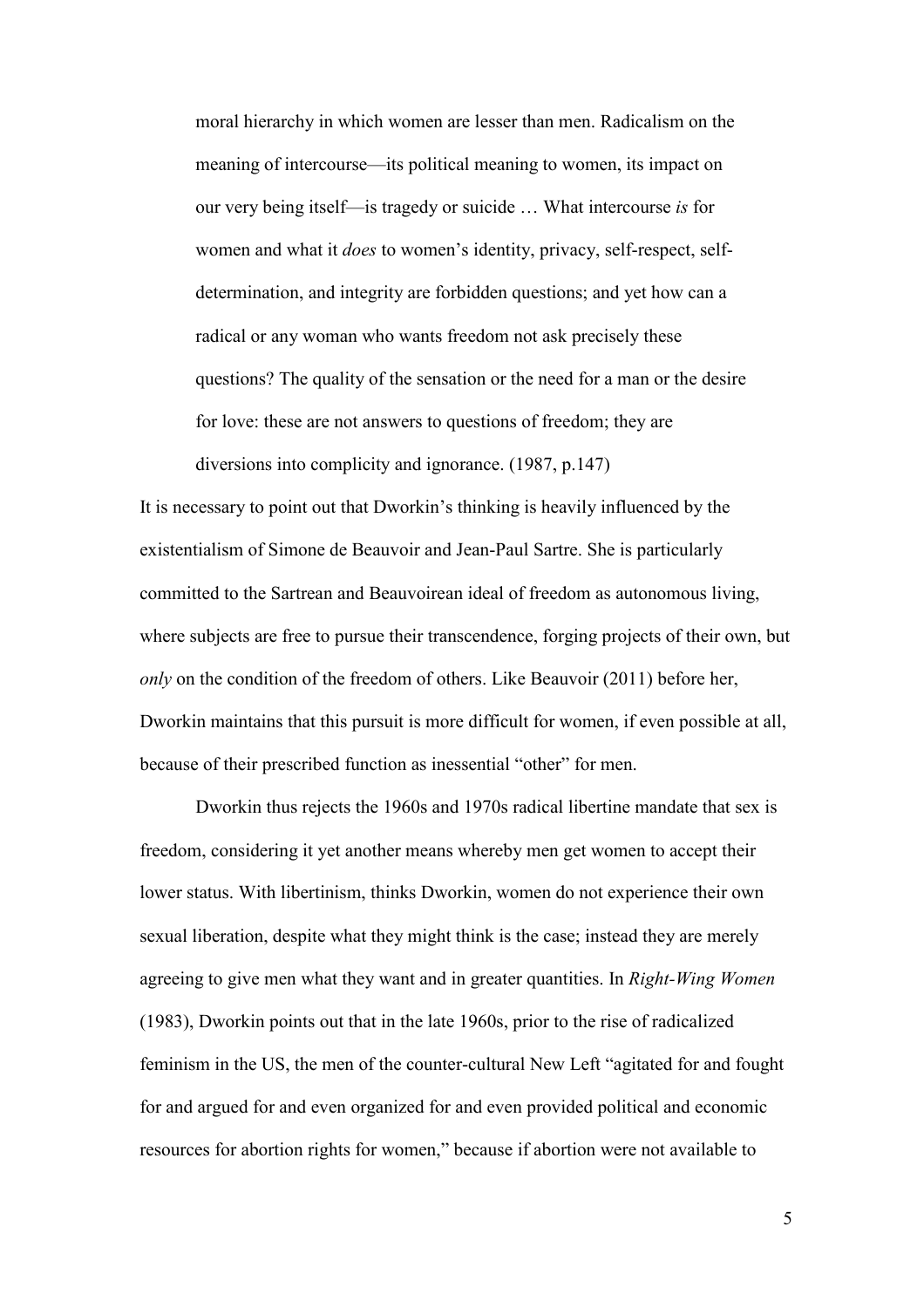women on demand, then "fucking would not be available to men on demand" (p.95). With the rise of feminist consciousness came the demise of the men of the New Left's concern for women's abortion rights, as women began to see how they had been used as sexual objects: "The leftist men turned from political activism: without the easy lay, they were not prepared to engage in radical politics" (pp.97−8). [6](#page-23-5)

Writing about Flaubert's Emma Bovary, Dworkin declares that with Emma the modern era begins, an era she describes as "the petite bourgeoisie seeking freedom" (1987, p.125). Emma's supposed liberation does not come about through increased education or economic reform, but through sex. Dworkin states with respect to Flaubert's novel: "Female freedom is defined strictly in terms of committing forbidden sexual acts. Female heroism is in getting fucked and wanting it" (ibid.). For Dworkin, the so-called sexual liberation movement of the 1960s and 1970s crystallises this delusion—that sex is freedom—of the modern era (p.169).

In her analyses of cultural products from pornography to high literature, Dworkin concludes that sexual intercourse currently cannot take place without the objectification of the woman. She wonders what intercourse could be like without objectification, whether it is even possible in societies drenched in the ideology of male power and dominance (Dworkin 1987, p.166). Clearly, Dworkin's analysis of an act that for many heterosexual women is not (always, or perhaps even often) unpleasant or overtly subjugating is confronting to say the least. And, I presume, many heterosexual men resent being told they are violators of women. It is well-known that Dworkin was and largely still is dismissed as "anti-sex" or "sex-negative" by her theoretical adversaries, male and female. This typecast dismissal harkens back to reactions to Dworkin's earlier book *Pornography: Men Possessing Women* (1989; first published in 1981), and her allegiance with the feminist lawyer Catherine MacKinnon,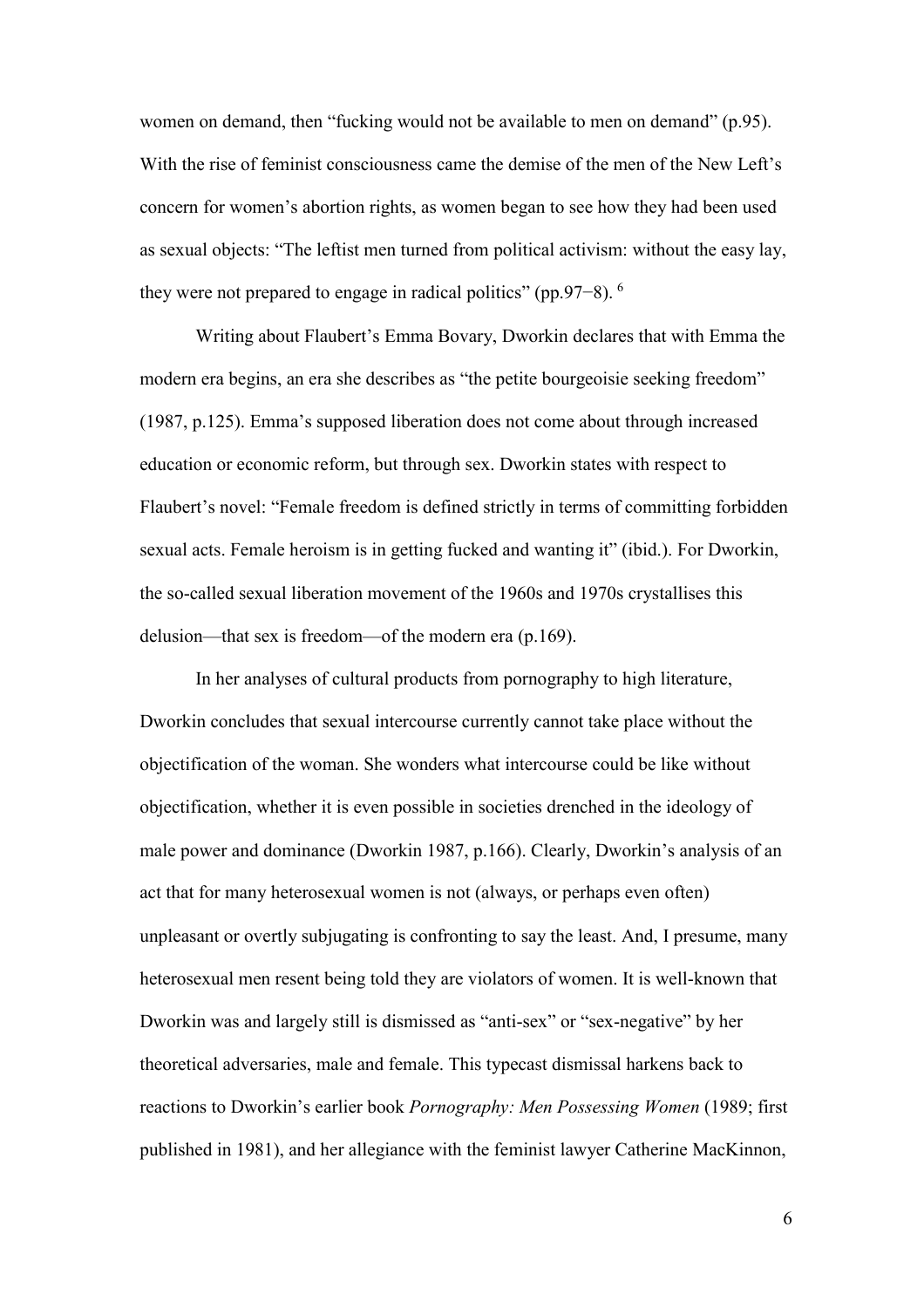but then set in stone after the publication of *Intercourse*. Dworkin has indeed come to be understood as a thinker who rejects entirely what is known as heterosex in the West: intercourse. However, for Dworkin, the term "sex-negative" is "the current secular *reductio ad absurdum* used to dismiss or discredit ideas, particularly political critiques, that might lead to detumescence" (1987, p.57).

Intercourse, Dworkin argues, is understood as a sacred act by both the moral Right and the progressive Left, and as such cannot in itself be criticized. "Fucking" is a *good* thing, and this *good* thing is powerfully related to the idea of citizenship in "Amerika":

In Amerika, there is nearly this universal conviction—or so it appears that sex (fucking) is good and that liking it is right: morally right; a sign of human health; nearly a standard for citizenship. Even those who believe in original sin and have a theology of hellfire and damnation express this Amerikan creed, an optimism that glows in the dark: sex is good, healthy, wholesome, pleasant, fun; we like it, we enjoy it, we want it, we are cheerful about it; it is as simple as we are, the citizens of this strange country with no memory and no mind. (1987, p.55)

To analyse the function of intercourse almost equates to treason. To question the function of intercourse, to analyse and scrutinize the act in search of its concealed political, cultural, economic, and social service to men, is to render oneself silent in the process. Or rather, it is women who must subscribe to this simplistic promotion of intercourse (Dworkin 1987, p.56). The fact that Dworkin is today rarely engaged with in a substantial manner,<sup>[7](#page-23-6)</sup> or that her ideas are rarely taught except as of interest to those keen on the history of feminism, is perhaps testimony to the fact that Dworkin was right on one count at least: if you, *a woman*, criticize intercourse you will be silenced.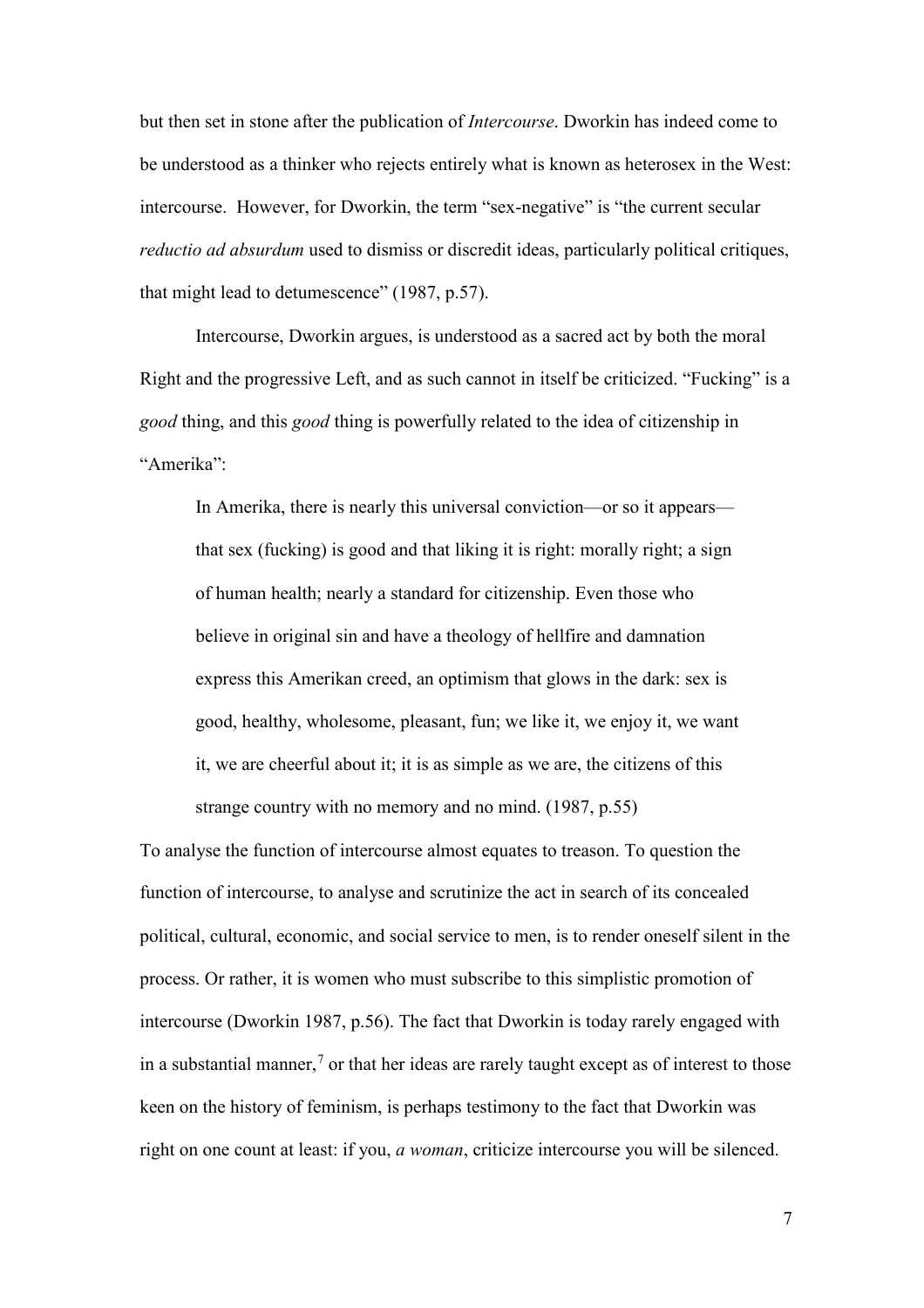In a sense, this is the main point of *Intercourse*: men are afforded the ability to describe intercourse in all its ambiguities, the good and the bad, while women must simply like it.<sup>[8](#page-23-7)</sup> We should also remember that Leo Bersani's (1987) famous sentence "There is a big secret about sex: most people don't like it" also appeared in the same year as *Intercourse*. To my knowledge, Bersani was not dismissed as a "sex-negative" thinker.<sup>[9](#page-23-8)</sup>

As a consequence, this general prohibition against women criticising intercourse has led to gross distortions of Dworkin's analysis. Dworkin was and still is regularly charged with claiming in *Intercourse* that all intercourse is rape. Even those feminist sisters who have insisted on challenging the reduction of sex to intercourse find Dworkin too much to bear. This is because for such feminists—those who reject essentialistic or biologically determined understandings of male-female sexuality, as does Dworkin—Dworkin seems to dismiss all forms of heterosexual intercourse under patriarchy because of the physical difference between women and men. Consider the following oft-quoted paragraph:

This is nihilism; or this is truth. He has to push in past boundaries. There is the outline of a body, distinct, separate, its integrity an illusion, a tragic deception, because unseen there is a slit between the legs, and he has to push into it. There is never a real privacy of the body that can coexist with intercourse: with being entered. The vagina itself is muscled and the muscles have to be pushed apart. The thrusting is persistent invasion. She is opened up, split down the centre. She is occupied—physically, internally, in her privacy. (Dworkin 1987, p.143)

When we consider this passage out of context,  $10$  it seems that Dworkin is quite clearly arguing that all intercourse is, if not rape, then an invasion, a violence perpetrated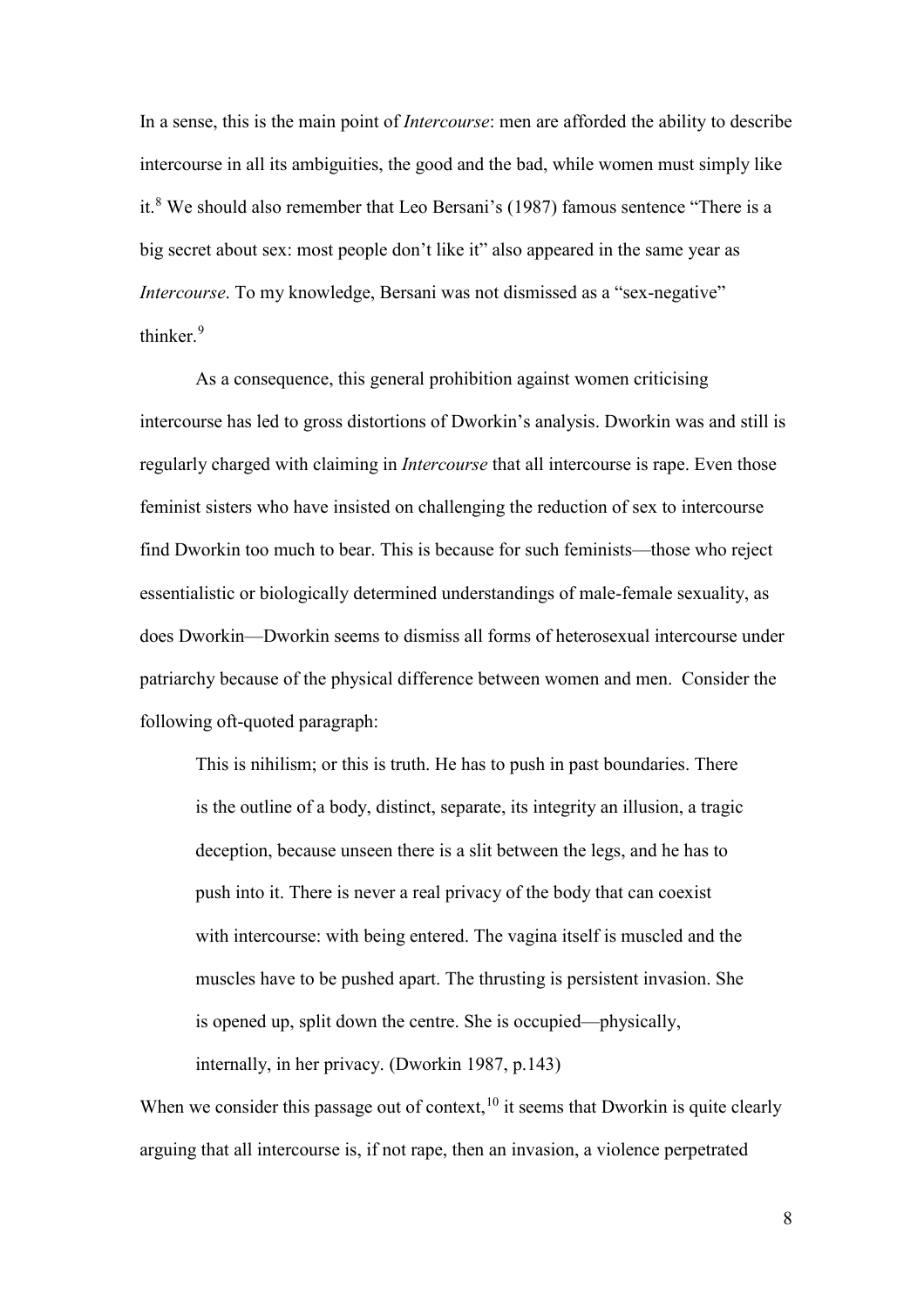against the woman. Not only is this invasion physically violent, with muscles being pushed apart, but it is psychologically violent because a woman's sense of privacy (admittedly a modern conception of the individual) is negated through the act. Passages such as this one have led certain scholars to view Dworkin as a radically separatist feminist who insists that women refrain from intercourse with men because it has been, is, and *will always be* an undermining, indeed destruction, of a woman's ability to exist as a viable, self-determining subject in the world, a human being with integrity. The problem for such scholars is one of biological determinism: *because* of our physical differences, men will always control women through the act of intercourse; women will always be victims because of their objectification.<sup>[11](#page-23-10)</sup> But is this what Dworkin is actually saying?

First of all, Dworkin has always insisted that she never argued that all intercourse is rape.<sup>[12](#page-23-11)</sup> While not rape (and perhaps here is where the confusion begins), Dworkin does think that intercourse is a violent act. For example, in an interview with Michael Sheldon she states: "Penetrative intercourse is, by its nature, violent. But I'm not saying that sex must be rape. What I think is that sex must not put women in a subordinate position. It must be reciprocal and not an act of aggression from a man looking only to satisfy himself. That's my point" (2000). Does this mean that, despite any agency or intention on the part of the man, no matter his goodness, his kindheartedness or his desire for intimacy, by its very nature by having intercourse with a woman he is committing violence? It is interesting that Dworkin's comments about the possibilities of intercourse being "communion, a sharing, mutual possession of an enormous mystery; it has the intensity and magnificence of violent feeling transformed into tenderness" (1987, p.71) are rarely if ever quoted. Such possibilities are entertained all throughout Dworkin's *oeuvre*, especially the idea that it is a remarkably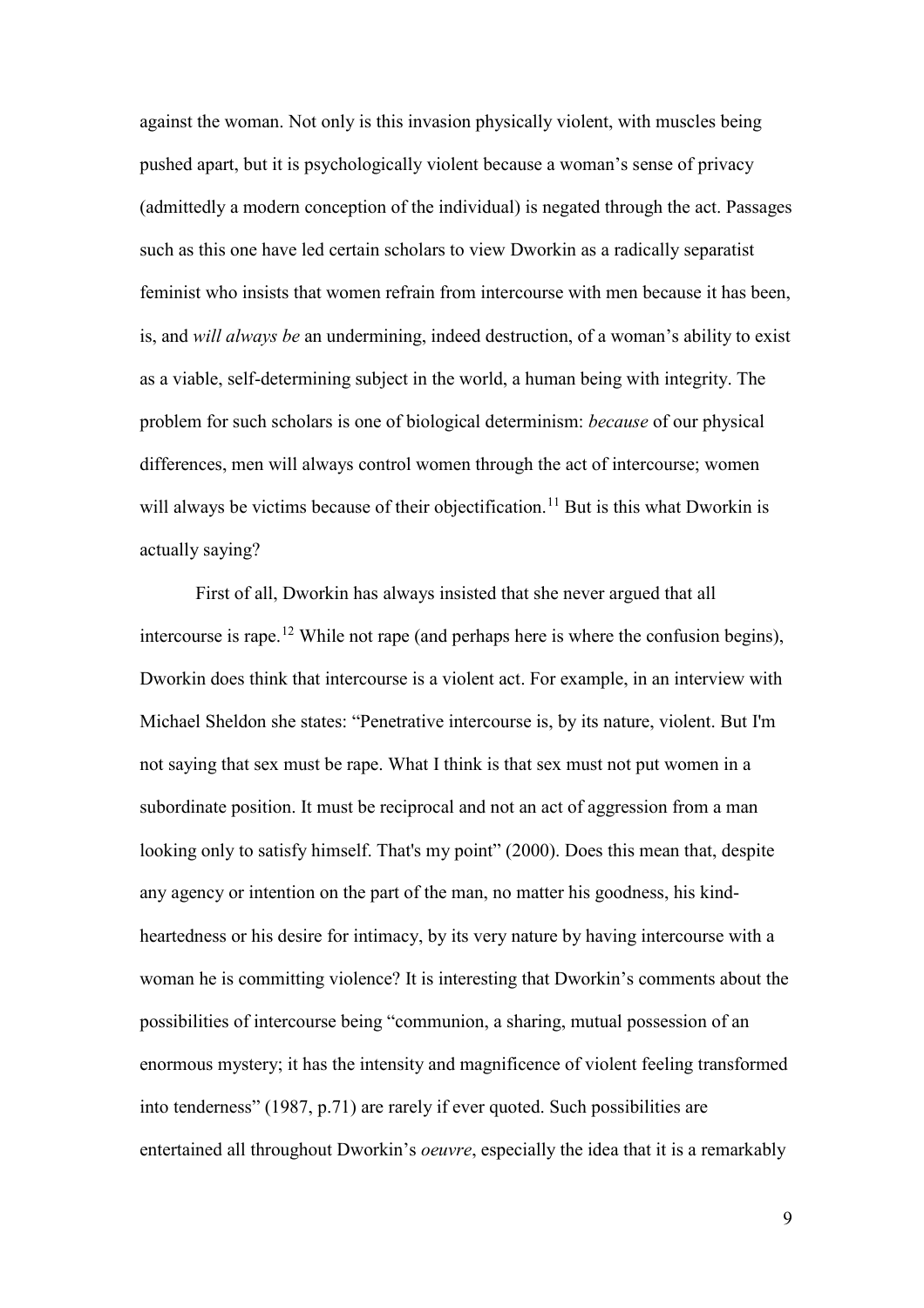*human* accomplishment to transform what she believes (along with Freud and Bataille) to be the violent nature of *eros* into intimacy and tenderness. Yet, such aspects of her thinking never seemed to catch on, in the media or in the Academy. In other words, Dworkin believes it entirely possibly for human sexuality to be conceived as having "the intensity and magnificence of violent feeling transformed into tenderness" (ibid.); it is just that we do not live in a world with such a sexual script as the dominant one.

In the book itself Dworkin's concern is with the historically dominant *depiction* of intercourse as the occupation and possession of women by men, an act that sustains the sexual hierarchicalization of strictly differentiated genders necessary to male supremacist societies. Her concern is to de-naturalise all aspects of the act to reveal the ideology of male dominance at work, paying close attention to the possessive and militaristic language that overwhelmingly is employed to describe intercourse (Dworkin 1987, p.73). Thus, while intercourse is not ontologically the same as rape, because Dworkin refuses to consider intercourse as isolated from broader discursive influence, she asks us to consider the very intrinsic service of intercourse in male dominant societies, how these dominant scripts both create and maintain male power over women. And it is important to realise that Dworkin is making this argument through her critical analyses of predominantly male-authored literature. None of Dworkin's statements about intercourse are based solely on her own experience or anecdotal evidence: the book is largely about men and their conceptions and depictions of intercourse.

In the first section of the book, "Intercourse in a Man-made World," Dworkin provides five chapters that are careful and incisive analyses of important works of literature by men whom she has described as "phenomenal writers on issues of power and freedom" (1992)—notably Leo Tolstoy, Kobe Abe, Tennessee Williams, James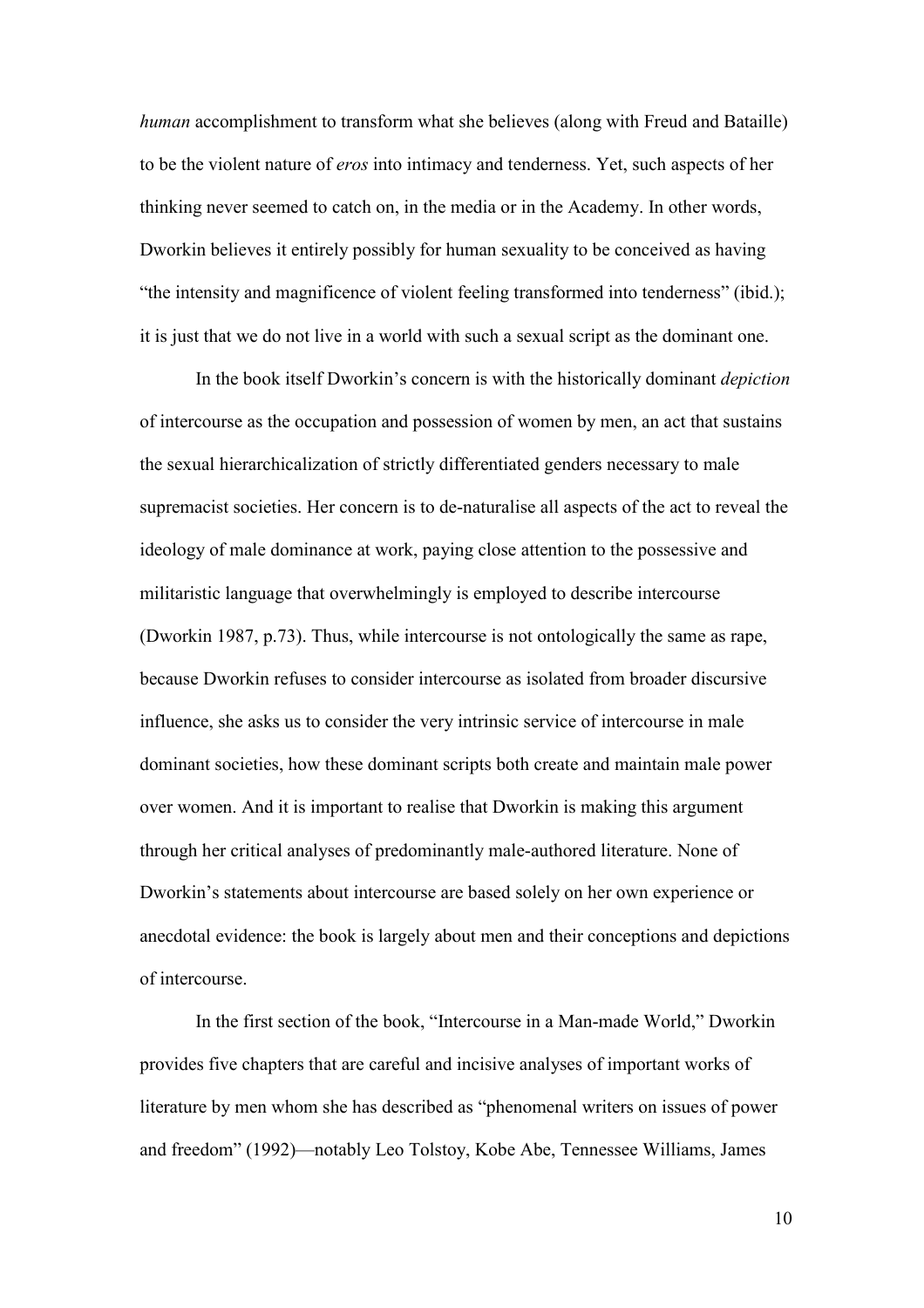Baldwin, and Isaac Bashevis Singer (I will focus only on her reading of Tolstoy, here). These chapters starkly reveal for Dworkin the truth of what men in male supremacist societies think of intercourse with women and how they are depicted as treating women before, during, and after the act.

Interestingly, Dworkin shows how intercourse, for these men at least, is not simple, enjoyable, and unproblematic, as is the banal yet dominant cliché about sexuality, especially the young, straight man's sexuality. For example, Leo Tolstoy's main character in his *Kreutzer Sonata* is driven by desire to have sex with his wife, only to be repulsed by her afterwards. In between their sexual encounters he is either cruel to her or he ignores her, until his desire gets the better of him and he wants to have sex with her again.<sup>[13](#page-24-0)</sup> As Dworkin points out, however, the repulsion felt for the wife is not caused by his disgust at her body or some puritan loathing of carnality itself. He loathes her because in intercourse her necessary inferiority to him becomes apparent. The great social critic of inequality (Tolstoy) believes intercourse must be eradicated if men and women are to be equal because intercourse makes exploiters of men and slaves of women:

[T]he enslavement of woman lies simply in the fact that people desire, and think it good, to avail themselves of her as a tool of enjoyment. Well, and they liberate woman, give her all sorts of rights equal to man, but continue to regard her as an instrument of enjoyment, and so educate her in childhood and afterwards by public opinion. And there she is, still the same and depraved slave, and the man still a depraved slave-owner. They emancipate women in universities and in law courts, but continue to regard her as an object of enjoyment. Teach her, as she is taught among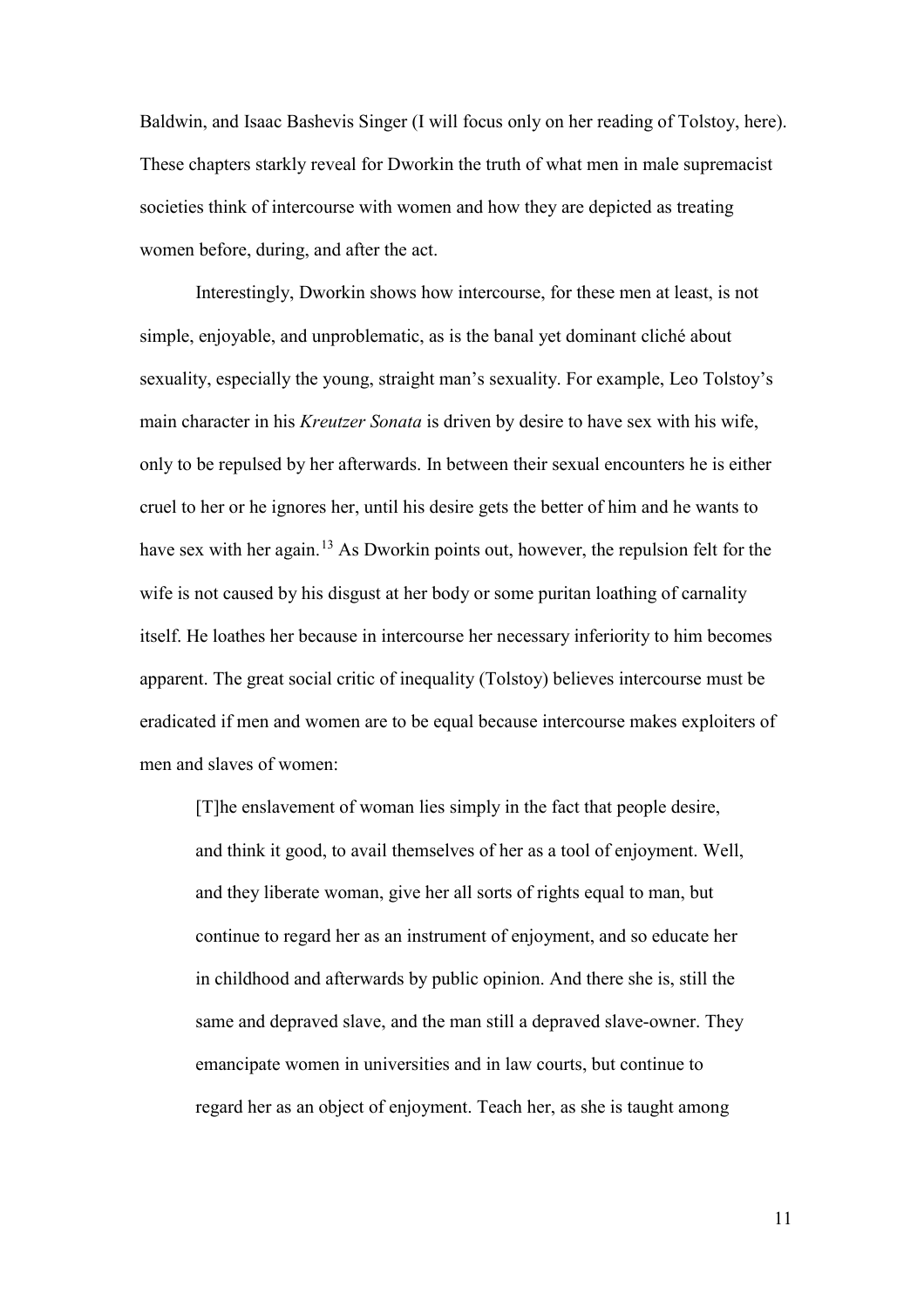us, to regard herself as such, and she will always remain an inferior being. (Tolstoy 1967, p.385)

Tolstoy's protagonist also loathes his wife (and ultimately kills her) because her sensuality renders him powerless to her charms, according to him. Because women are made to be inferior through their sexual objectification they enact their revenge, says Tolstoy, by enslaving men through sex. As Dworkin points out, the logic here is somewhat perverse: men are favoured by laws, rights, and privileges and yet they perceive themselves to be dominated by women in their revenge against men for their lower status. Yet, women can only achieve some *perceived* level of power by assuming their *inferior* status in intercourse, because otherwise men would not desire them (Dworkin 1987, p.19). It is crucial to note that it is Tolstoy who is arguing that intercourse reduces women to slavery. While Dworkin insists that intercourse must be rigorously analysed for its complicity in the maintenance of men's domination of women, it is Tolstoy who is in fact suggesting its *elimination* from human behaviour. To my knowledge, Tolstoy was never silenced because of this idea, nor deemed "sex negative." Again, it seems that it is only women who must not criticize the act.

### *Law, Nature, and the (Biblical) Metaphysics of Male Supremacy*

Dworkin's discussion in *Intercourse* of Leviticus and Gen. 2:4b−4:1 occurs in Chapter Eight, "Law." This is the first chapter of the third and final section of the book, titled "Power, Status, Hate." This final section investigates the means by which intercourse has been and still is regulated through civil and religious institutions. Contrary to the idea that intercourse is simply a matter of choice and an act that takes place in privacy, Dworkin argues that the fact that religious and civil laws have always sought to control the determination of both legitimate and illegitimate sex is proof that intercourse is a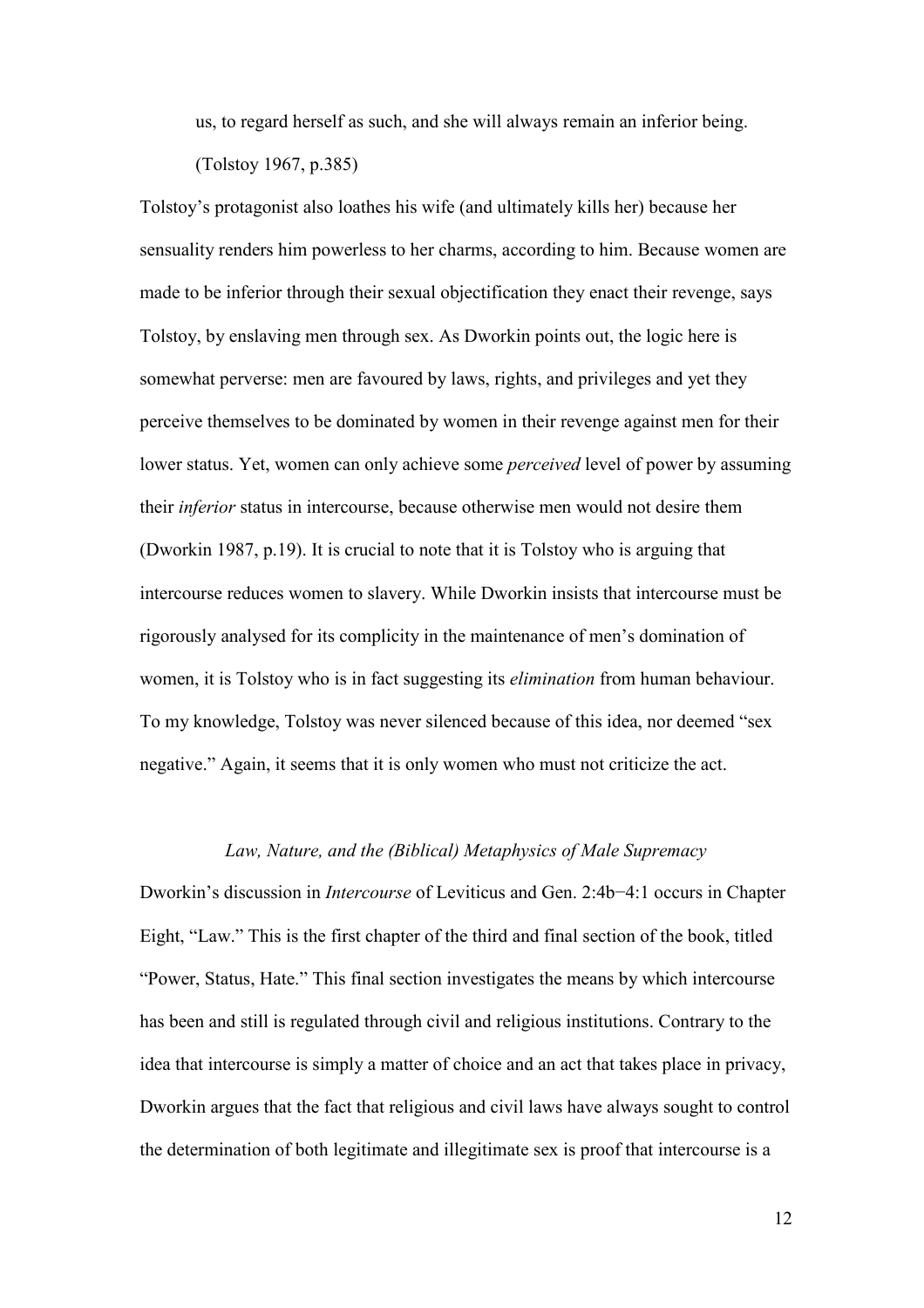social construct central to the institution of male supremacy (1987, pp.173−4). Historically, and until very recently (see below), the only privacy afforded the act concerns a man's right to use his wife for anything and in any way he wants.

There are three ways that legal restrictions on sexual activity maintain the strict gender demarcation requisite if domination of one over the other can occur. First there are those laws that insist that a man only have sex with someone not like him, that is, someone with a vagina and a womb. Dworkin quotes Norman Mailer, whom she describes as combining the best of both Proust and Leviticus when he writes:

Yes, it is the irony of prison life that it is a world where everything is homosexual and yet nowhere is the condition of being a female male more despised. It is because one is used, one is a woman without the power to be female, one is fucked without a womb. (Mailer, quoted in Dworkin 1987, 181)

Women are useful because of their capacity to reproduce for men. Indeed, argues Dworkin, in both Proust and Mailer the "real man" as opposed to the "female man" is affirmed by women's ability to reproduce, "with the whole meaning of the fuck gender—being resolved by its outcome in producing children. Sensual pleasure is not what distinguishes homosexual sodomy from heterosexual fucking: the woman bearing the child does—in religion, in Mailer" (Dworkin 1987, p.182). Sodomy laws are thus obviously related to those laws that regulate what exactly a man can do to a woman, when and why (p.184).

The second form of regulation concerns laws that prevent men from being treated like women, that is, penetrated. These are the biblical sodomy laws themselves. Dworkin argues that all laws concerning sexuality, especially the sodomy laws deriving from Leviticus ("Thou shalt not lie with mankind, as with womankind; it is an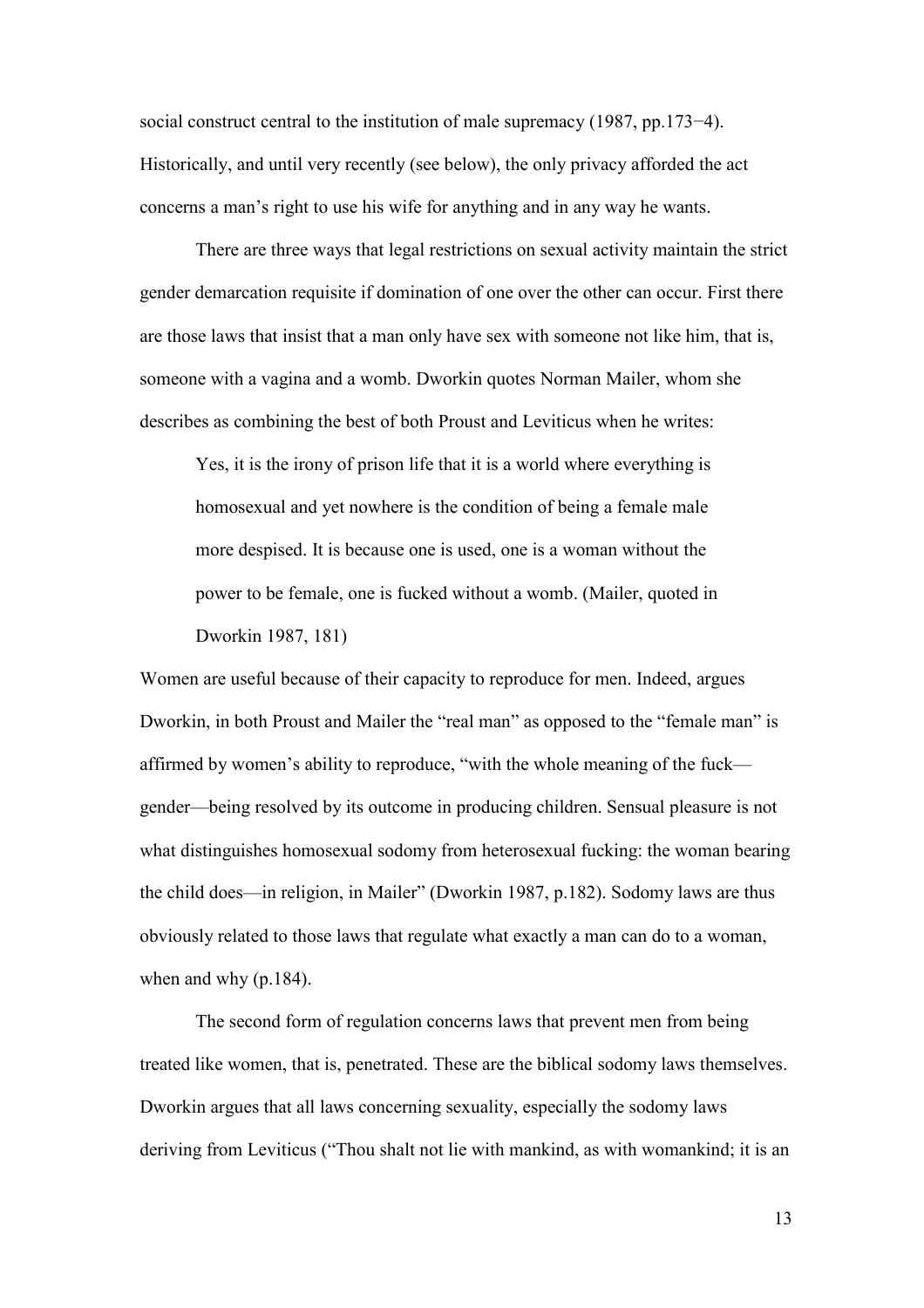abomination," 18:22; "And if a man lie with mankind, as with womankind, both of them have committed an abomination: they shall surely be put to death; their blood shall be upon them,"  $20:13$ <sup>[14](#page-24-1)</sup> along with the cross-dressing law in Deut. 22:5 ("A woman shall not wear that which pertaineth unto a man, neither shall a man put on a woman's garment; for whosoever doeth these things is an abomination unto the Lord thy God"), are there to maintain a strict demarcation of gender, so that the heteronormative hierarchy of man over woman can be maintained. When gender is blurred, particularly in sexual acts, male supremacy as a system of power becomes less potent.

Dworkin is particularly interested in sodomy laws and how their true purpose, according to her, is to maintain man's civil and sexual superiority over women through the controlling of the lust of men. The logic is that if men as a class are dominant, each male feels it his right to dominate another, anyone he might choose. However, if he starts to dominate another man instead of a woman, then these men have to endure what women are there for in the service of male supremacy, and "naturally" so. Dworkin begins her discussion with Augustine's association of lust with dominance. Before the fall, thinks Augustine, man and woman had sex without lust: "a man and his wife could play their active and passive roles in the drama of conception without the lecherous promptings of lust, with perfect serenity of soul and with no sense of disintegration between body and soul" (Augustine 1958, p.318). In Eden, before the fall, we see the dichotomized gender positions as active and passive, even without lust. Sodomy, according to Augustine, is a sin against nature, male nature at least, as created by his God, and thus a crime against his God. As Dworkin points out, despite the centuries between them, both Mailer and Augustine are remarkably similar in their descriptions of the lust of dominance as: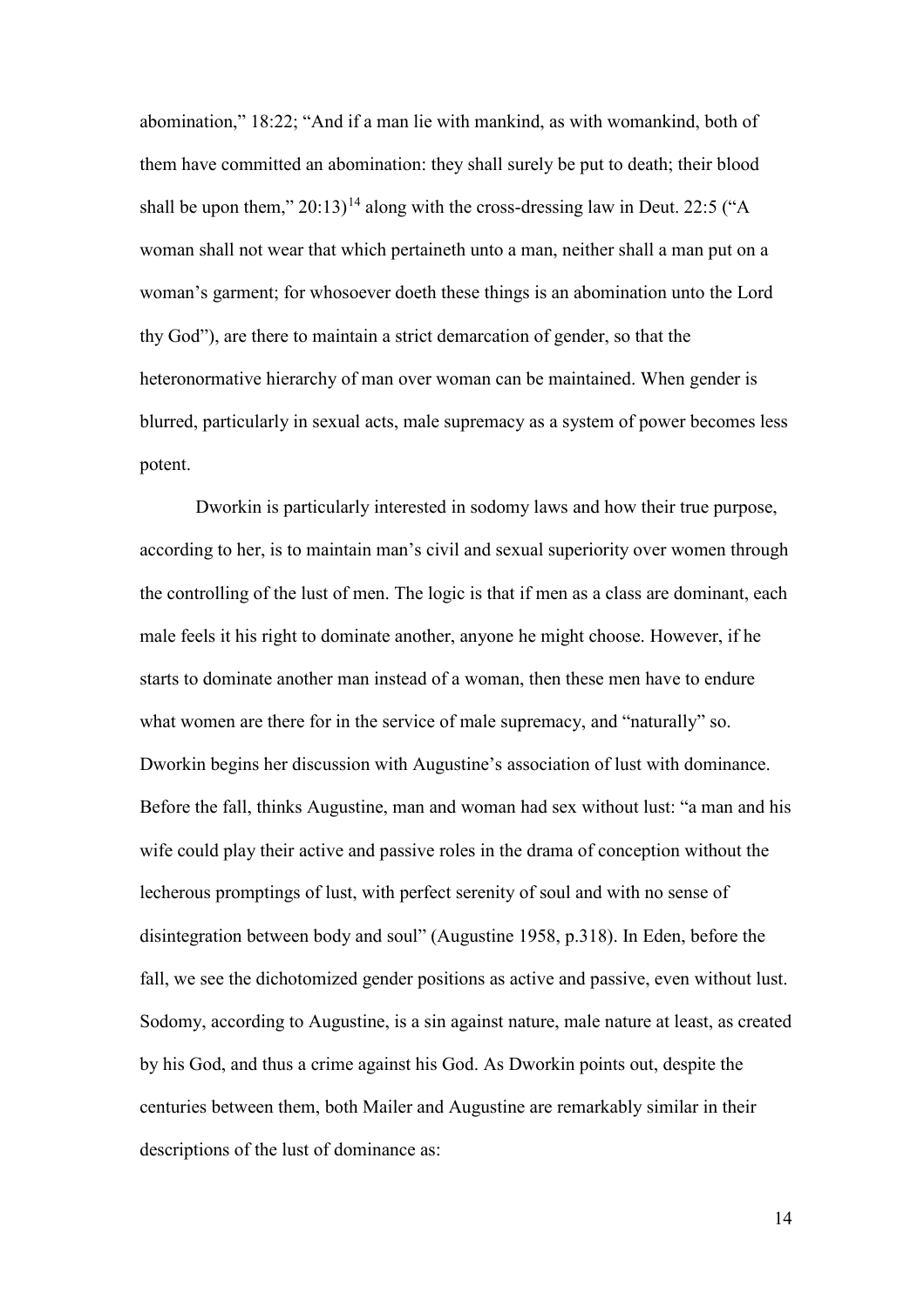an ecstasy, a frenzy, cruelty, all-encompassing, dominance in the fuck as a supreme and superb pleasure. Men are not supposed to have to endure being the victims of this lust; perhaps there is an implicit recognition that the subordination itself, the carnal experience of it, would change them, their so-called nature—create in them the incompleteness, the low self-

esteem, so commonplace in women under male dominance. (1987, p.183) Sodomy laws are there to protect men as a class from the degradation of being made woman-like. In the Judeo-Christian traditions, sodomy is understood as an abomination, a violation of male nature such that it presents "a nightmare vision of one kind of sexual equality: men used by men as women are in sex to satisfy the lust for dominance expressed in the fuck" (Dworkin 1987, p.183).

Relatedly, the third category concerns those laws that maintain male control over their women, adultery laws and rape laws especially. The issue for Dworkin, with respect to these laws, is one of restraint. While it is obvious that the controlling of women's and men's sexual activities is an integral part of social organization, what Dworkin argues is that the morality often behind these laws is also, as she puts it, "brilliantly pragmatic. Male dominance does best, after all, when men do not, generally speaking, fuck themselves to death by fucking whatever moves. Restraint is a key to power" (Dworkin 1987, p.186). Men must not fuck other men's women because this depletes the power of men as a class by causing conflict between them (p.190).

For Dworkin, the legitimation of rape in marriage, which she worries now extends beyond marriage to include the rights unmarried men have over unmarried women, derives in our culture at least not just from the biblical laws concerning legitimate and illegitimate sexual practices but from the story of the first man and woman in Gen. 2:4b−4:1, where she claims that "the metaphysical ground rules for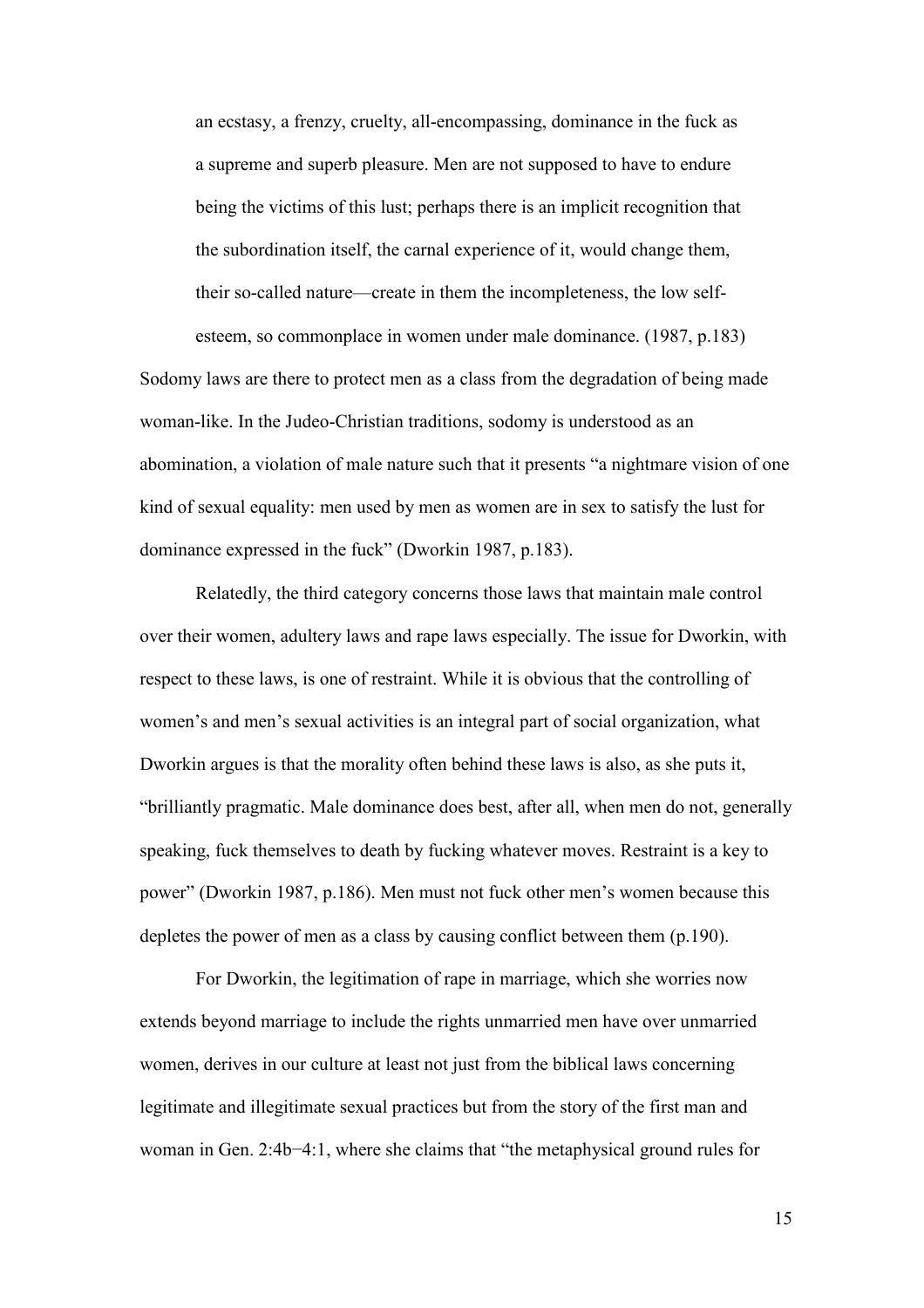male and female were set" (1987, 193). While in the first version, as we know, there is a *possible* reading of equality between the sexes ("And God created man in His own image, in the image of God created He him; male and female created He them," Gen. 1:27), the second creation myth clearly makes woman subservient to man (Genesis 2); she is "made for him from him; bone of his bones, flesh of his flesh; and God affirms they are 'one flesh'" (Dworkin 1987, p.191). It is because of this version that, as Dworkin puts it, "jurists for centuries after recognized a man and his wife as one flesh: the man's" (ibid.). And the reason for this is that in the second story we get a strict separation of humanity into two genders, whereas the first story hints at their sameness.

In her reading of the story, when Eve eats from the forbidden fruit, her "natural" inferiority is manifest, allowing herself to be seduced by a snake. Having disobeyed God and seduced Adam into eating the forbidden fruit, it seems that her difference from him becomes most apparent: "All of the bone-of-my-bones business disappears, in a sense for ever. She and he are 'one flesh' in that he has sovereignty over her body; but they are different from then on, her bones not reminding one of his at all, her flesh so different from his that it might as well have been made out of some different material altogether" (Dworkin 1987, p.192).

Here, Dworkin's thinking is reminiscent of Simone de Beauvoir's existentialist reading of the biblical first man and woman (2011, pp.164−5). For Beauvoir, the second creation story in Genesis, like all creation myths in her view, expresses man's self-servingly necessary conviction that woman is his inessential other. Upon her (unorthodox) Hegelian reading, woman is thus:

the perfect intermediary between nature that is foreign to man and the peer who is too identical to him. She pits neither the silence of nature nor the hard demand of a reciprocal recognition against him; by a unique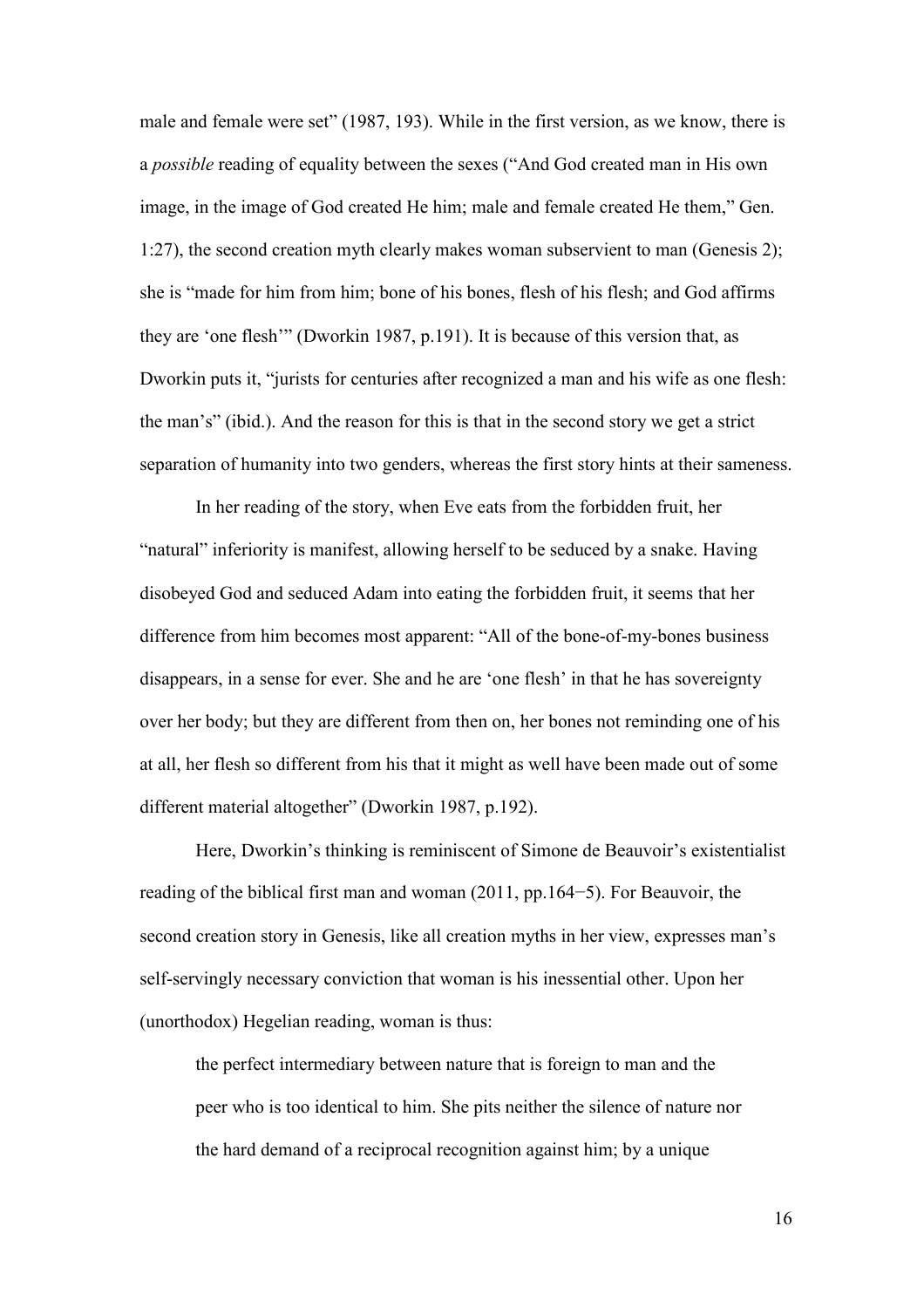privilege she is a consciousness and yet it seems possible to possess her in the flesh. Thanks to her, there is a way to escape the inexorable dialectic of the master and the slave that springs from the reciprocity of freedoms. (Beauvoir 2011, p.164)

The Genesis myth, for both Beauvoir and Dworkin, reveals how woman is conceived by man as a being who, as "a naturally submissive consciousness" (Beauvoir 2011, p.165), is able to become the property of man, as "one flesh: the man's" (Dworkin 1987, p.191). Both Beauvoir and Dworkin pursue the historical outcomes of this "othering" of woman, exploring the effects of this biblically gendered metaphysics of dominance on women who are "privileged prey" (Beauvoir 2011, 165). For Dworkin, this becomes clear in the Genesis myth if we continue to read beyond the fall. Eve is famously cursed with pain in childbirth, desire for her husband, and she is made subservient to him (Gen. 3:16). Immediately upon their expulsion, in Gen. 4:1, Adam has intercourse with Eve and she bears Cain: "And Adam knew Eve, *his* woman, and she conceived and bore Cain and she said 'I have gotten/acquired a man from/with Yahweh'" *(qanîtî 'îsh et yhwh*).<sup>[15](#page-24-2)</sup> The issue of Eve's consent is obviously unimportant. Furthermore, Adam and Eve do not walk out of paradise and straight into a story concerning Adam's punishment of life-long toil, nor do they emerge from the garden and get attacked by snakes; we go straight to intercourse and the issue of man's dominion over woman. So, summarises Dworkin: "Eve's curse is in the pain of childbirth and in feeling desire for her husband; they are her punishments. The rule of the husband over the wife is in sexual intercourse; his sovereignty over her is in the fuck" (1987, p.192).

We might claim that Dworkin's (and Beauvoir's) sentiments concerning Gen. 2:4b−4:1 and the Levitical laws are no longer relevant, given the current (*prima facie*)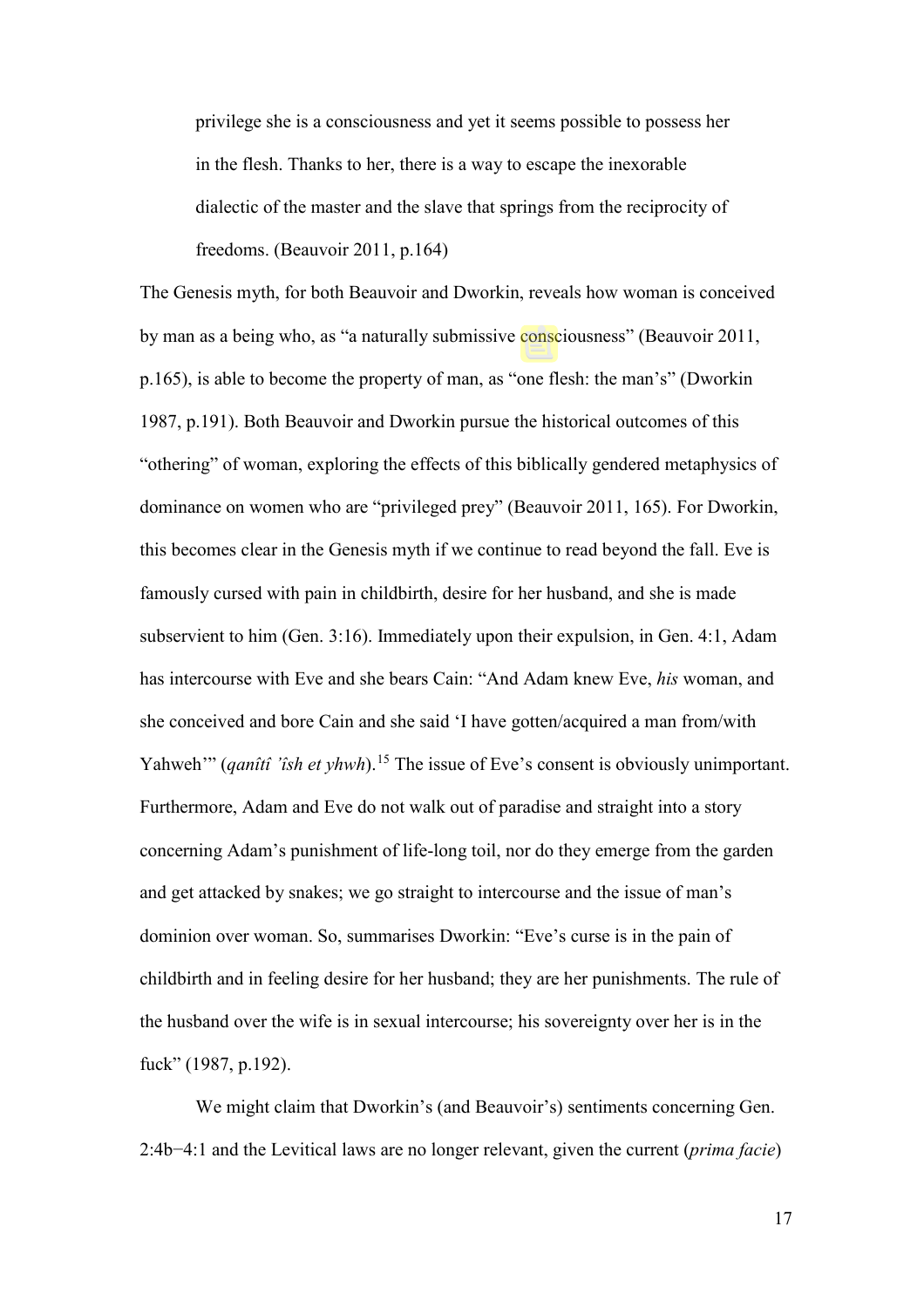recognition of women as "humans" with attendant rights. In particular, the idea that a man owns his wife seems rather outdated. However, it is quite astonishing to remember that for most western countries it was only in the last decades of the twentieth century that laws admitting the *possibility* of raping one's wife came to be enacted.[16](#page-24-3) In other words, until recently the law in all liberal democracies insisted that woman belonged to her husband and part of his ownership concerned his freedom to fuck her whenever he wanted, despite her desire. And for Dworkin, "men's ownership of women through the fuck" derives in our biblically-based cultures from the Genesis myth. We might think that we have moved well beyond such a patriarchal proprietary model. However, research into the recent alarming rises in the number of women in western societies who are raped, abused, and murdered by their intimate partners, married or not, suggests otherwise. So too does the well-documented form of male on-line aggression towards women, in order to silence them, which is overwhelmingly expressed through language of extreme sexual violence.<sup>[17](#page-24-4)</sup> However, while there currently is much outrage from men and women over this rise in violence against women, Dworkin cautions us that social outrage might not be as trustworthy or as progressive as we might think. She says:

Social outrage is power protecting itself; it is not morality. There is always a tension between the law that protects male power—basic fundamentalism, religious or secular—and men's wanting to break that law: exercise the privileges of power for the sake of pleasure … How much license can men take without destroying the effectiveness of the laws that formally restrain them in order to protect their power as men? ... The regulation of men by men in sex for the sake of upholding the power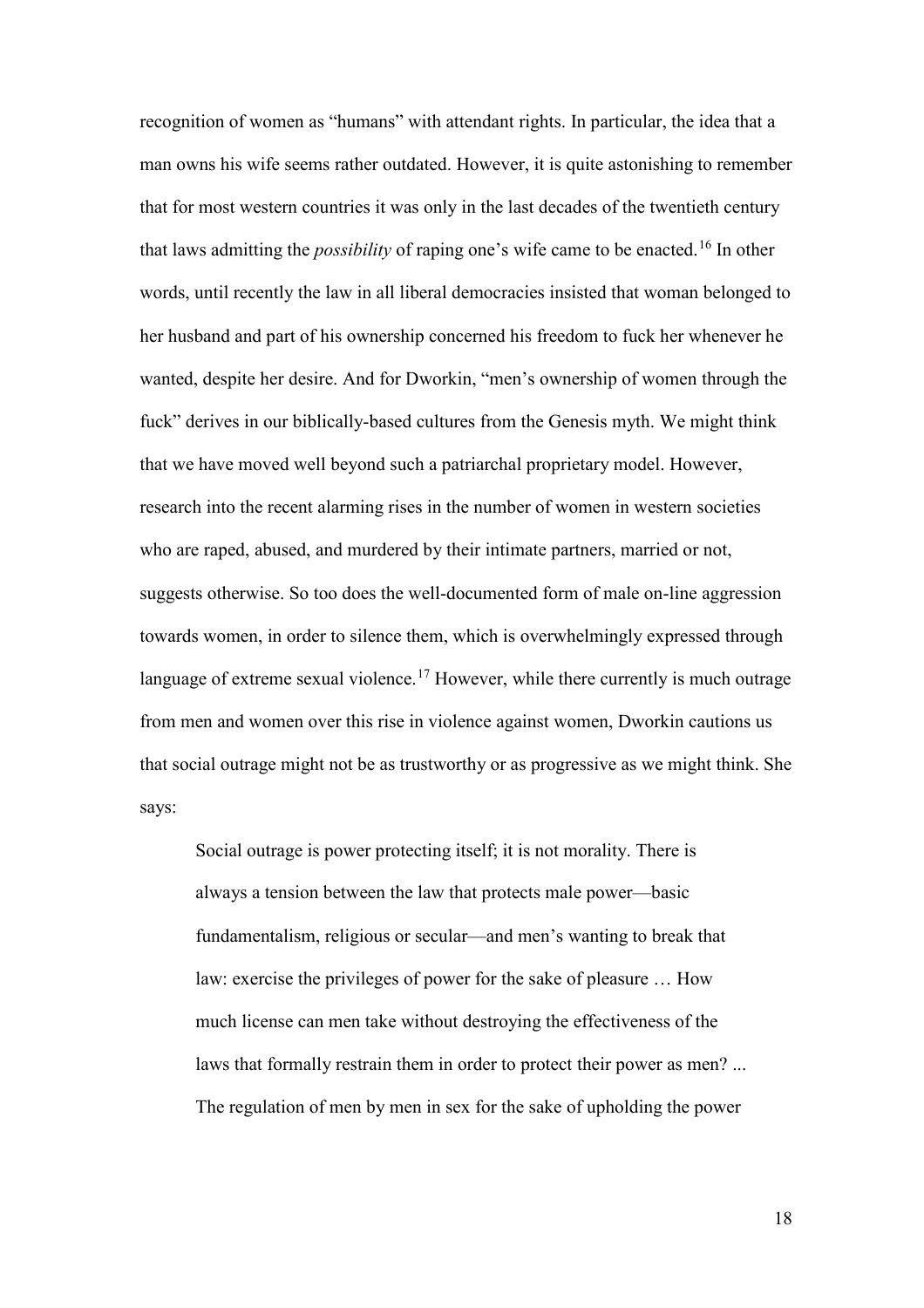of men as a class is the least recognized, least scrutinized aspect of male dominance and law as an institution of social control. (1987, pp.188−90)

Thus, we might say, just as in the ancient world of the Bible the so-called "rape laws" did not recognise the woman as the victim (the victim generally understood to be the father or the husband), despite appearance to the contrary, rape laws today are *still* protecting men from a potentially depleted access to resources: women.

## *Conclusion*

For Dworkin, violence against women, especially domestic abuse and rape, cannot be understood or even attended to without a rigorous and uncompromising analysis of the meaning of intercourse itself as constructed within societies that hold the man as the supreme being; the only one with any real right to self-determination and indeed humanity. Now, of course, not all men have the same levels of power in society, and Dworkin acknowledges this as such. However, the physical differences between men and women are always conceived and experienced within a male-dominant context (Dworkin 1987, p.148).

The question of whether intercourse could express sexual equality is a difficult one because, Dworkin says, "How to separate the act of intercourse from the social reality of male power is not clear, especially because it is male power that constructs both the meaning and the current practice of intercourse as such" (1987, p.150). Intercourse is not and has never been a private act. Indeed, Dworkin argues that the classic second-wave radical feminist slogan "the personal is political" is ironically in principle the logic of patriarchal law itself, where the social rights given to men in male supremacist societies are translated to the private sphere, where men (still) hold rights of ownership over women. She states: "The principle that 'the personal is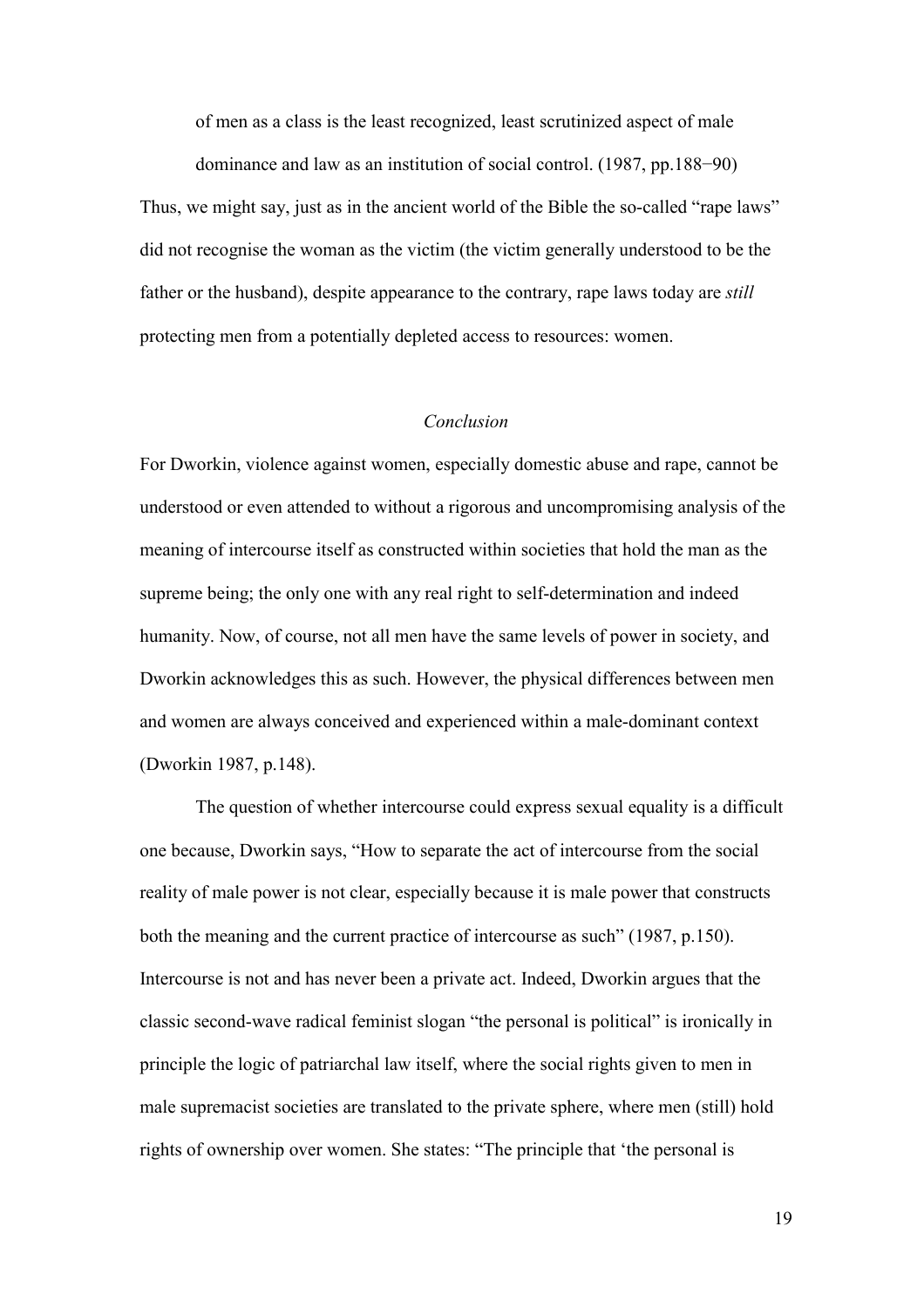political' belongs to patriarchal law itself, originating there in a virtual synthesis of intimacy and state policy, the private and the public, the penis and the rule of men" (p.187). All of the laws around legitimate sexual practices, including those that formally restrain men are, according to Dworkin, instituted to protect male supremacy itself, both within the home and beyond. And crucial to the maintenance of this ideology is the subjugation of women as "owned through the fuck" (p.188).

Certain reforms are of course necessary to the task of women's liberation economic equity; the election of women to political office; progressive role models for girls; emphasis on the physical strength of women's bodies; effective rape laws and strategies to diminish the incidences of violence against women. Moreover, Dworkin recognizes that reforms around women's sexuality have also been necessary—foreplay that defers to female sensualities; less verbal assault of women; the eradication of the romanticization of rape, to name a few (1987, pp.149−51). However, while these reforms might be necessary to the task, they are not in themselves sufficient because for Dworkin they do not address the main question: "Is intercourse itself then a basis of or a key to women's continuing social and sexual inequality?" (p.151).

In other words, Dworkin sees no point in trying to rethink intercourse without recognizing its formative function as an institution of male domination and supremacy. She recognizes that women and men do experience pleasure in intercourse, but thinks it is most likely because we have internalized those binary gendered erotics of male dominance and female submission, even if we simply swap roles. We could imagine the female body as hospitable, as Irigaray does in her *oeuvre*, for example, rather than as occupied territory.[18](#page-24-5) Perhaps her body can be conceived of as welcoming the male, with enough preparation, such that no violence is intended or experienced. The question Dworkin insists on asking, though, is how such a rethinking could dismantle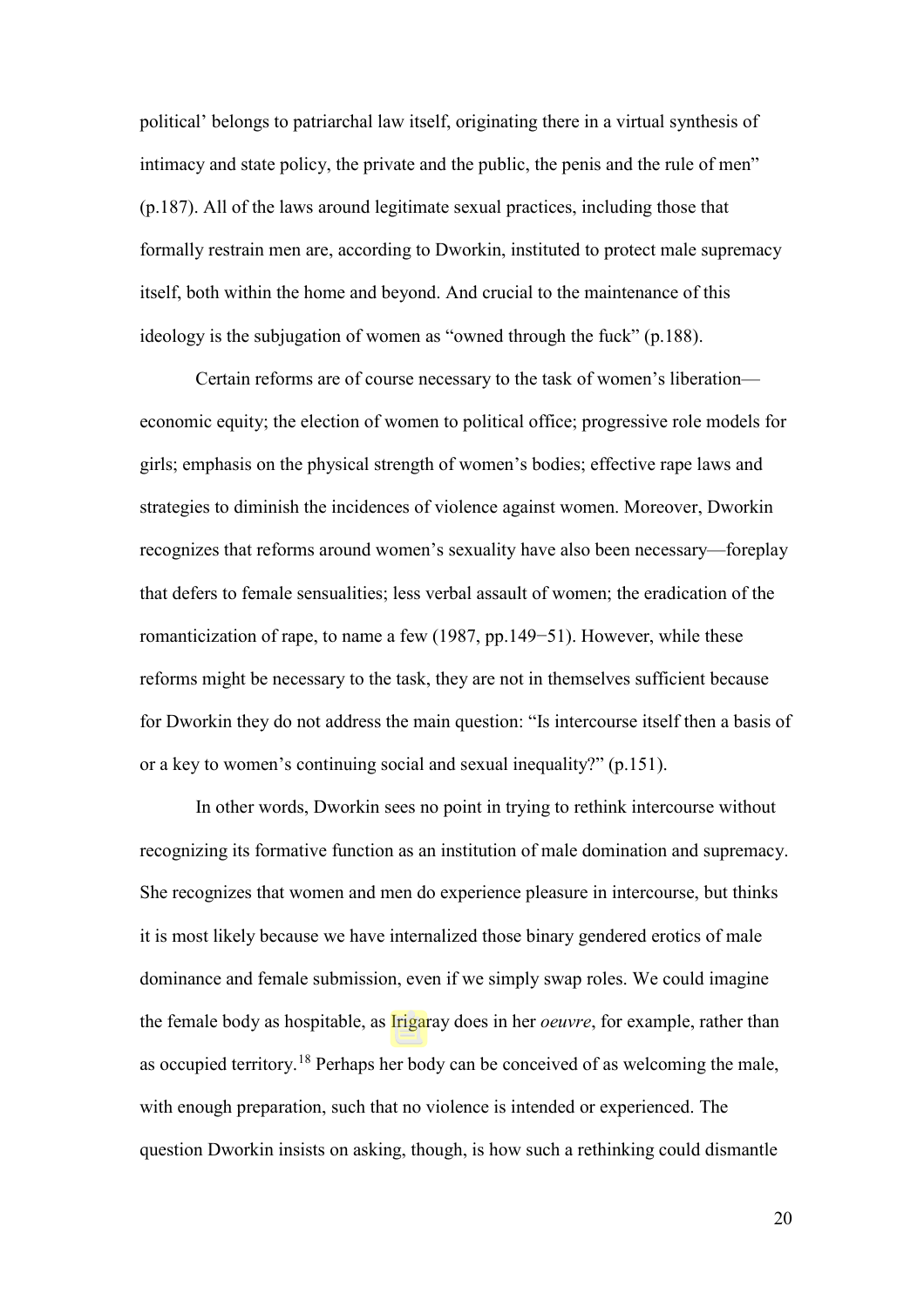the broader structures of male dominant society, because until such a dismantling occurs intercourse will remain in its service as its most brilliantly effective tool because of the concealment of its mechanisms in pleasure. What we see from Gen. 2:4b−4:1 and the Levitical laws concerning sexuality is that this *institutionalization* of intercourse is entrenched at the base of our male-supremacist culture, a base we sadly deem sacred.

#### *Reference List*

- Augustine. 1958. *City of God*. Translated by G.G. Walsh, Demetrius B. Zema, Grace Monahan, and Daniel Honan. New York: Doubleday.
- Brecher, Bob. 2013. "Pornography, Patriarchy and Liberalism: Re-Reading Andrea Dworkin." *The New Left Project*. [http://www.newleftproject.org/index.php/site/article\\_comments/pornography\\_p](http://www.newleftproject.org/index.php/site/article_comments/pornography_patriarchy_and_liberalism_re_reading_andrea_dworkin) atriarchy and liberalism re reading andrea dworkin. Accessed 28 April 2017.
- Dworkin, Andrea. 1983. *Right-Wing Women.* New York: Perigree.
- Dworkin, Andrea. 1987. *Intercourse*. London: Arrow.
- Dworkin, Andrea. [1981] 1989. *Pornography: Men Possessing Women*. New York: E.P. Dutton.

Dworkin, Andrea. 1992. Modern Times interview with Larry Josephson. Radio Programme, American Public Radio. Transcript. [http://www.andreadworkin.com/audio/moderntimes.html.](http://www.andreadworkin.com/audio/moderntimes.html) Accessed 28 April 2017.

Dworkin, Andrea. 1995. "Fighting Talk." *New Statesman and Society*. Interview with Michael Moorcock. 21 April.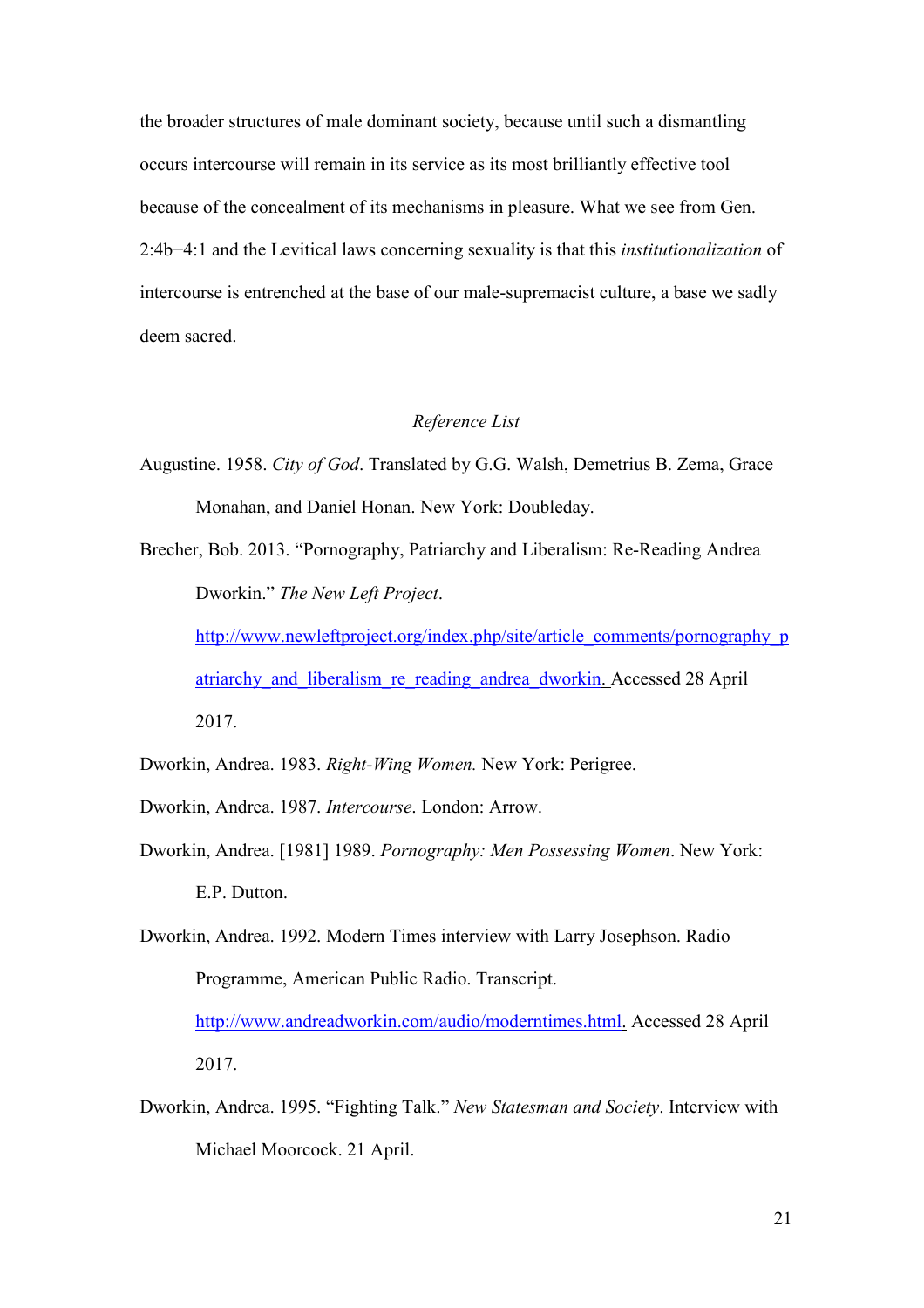[http://www.nostatusquo.com/ACLU/dworkin/MoorcockInterview.html.](http://www.nostatusquo.com/ACLU/dworkin/MoorcockInterview.html)

Accessed 28 April 2017.

- Dworkin, Andrea. 2006. "Preface." In *Intercourse*. Twentieth Anniversary Edition. New York: Basic Books.
- Echols, Alice. 2002. *Shaky Ground: The Sixties and its Aftershocks*. New York: Columbia University Press.
- Irigaray, Luce. 2004. "The Wedding between the Body and Language." In *Luce Irigaray: Key Writings.* Ed L. Irigaray, 13-22. London and New York: Continuum.
- Jenefsky, Cindy, with Ann Russo. 1998. *Without Apology: Andrea Dworkin's Art and Politics*. Boulder, Colorado: Westview Press.
- Kelso, Julie 2016. "The Institution of Intercourse: Andrea Dworkin on the Biblical Foundations of Violence against Women." *The Bible and Critical Theory* 12  $(2): 24-40.$
- Lucas, Peter. 2011. *Ethics and Self-Knowledge: Respect for Self-Interpreting Agents*. Library of Ethics and Applied Philosophy 26. Dordrecht: Springer.
- McNally, Gillian. 2015. "'All Feminists Should Be Gang Raped': Inside the Disturbing World of Online Misogyny. *Daily Telegraph*, 30 July. [http://www.dailytelegraph.com.au/news/nsw/why-do-men-threaten-women](http://www.dailytelegraph.com.au/news/nsw/why-do-men-threaten-women-with-rape-to-shut-them-up-on-the-web/news-story/0abd8403e59747a51717f54b81a21b46)[with-rape-to-shut-them-up-on-the-web/news](http://www.dailytelegraph.com.au/news/nsw/why-do-men-threaten-women-with-rape-to-shut-them-up-on-the-web/news-story/0abd8403e59747a51717f54b81a21b46)[story/0abd8403e59747a51717f54b81a21b46.](http://www.dailytelegraph.com.au/news/nsw/why-do-men-threaten-women-with-rape-to-shut-them-up-on-the-web/news-story/0abd8403e59747a51717f54b81a21b46) Accessed 5 May 2017.
- Munro, Ealasaid. n.d. "Feminism: A Fourth Wave?" Political Studies Association. [https://www.psa.ac.uk/insight-plus/feminism-fourth-wave.](https://www.psa.ac.uk/insight-plus/feminism-fourth-wave) Accessed 28 April 2017.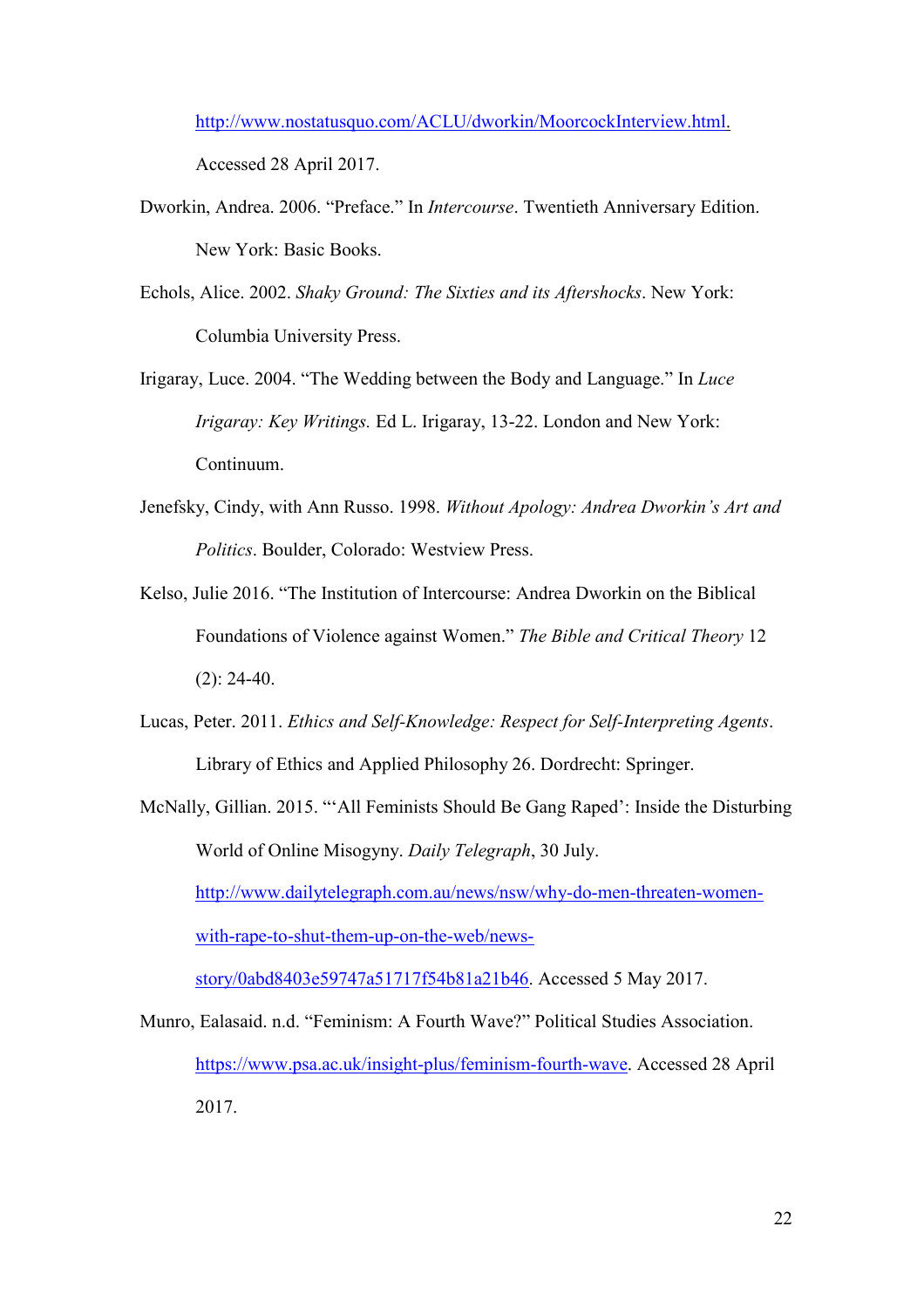Nussbaum, Martha. 1995. "Objectification." *Philosophy and Public Opinion* 24.4: 249-

291.

-

O'Brien, Edna. 1964. *Girls in Their Married Bliss*. London: Cape.

Papadakis, Evangelina. 2015. "Feminist Perspectives on Objectification." Stanford

Encyclopedia of Philosophy. [http://plato.stanford.edu/entries/feminism-](http://plato.stanford.edu/entries/feminism-objectification/)

[objectification/.](http://plato.stanford.edu/entries/feminism-objectification/) Accessed 28 April 2017.

Rich, Adrienne. 1976. *Of Woman Born: Motherhood as Experience and as Institution*.

New York: Norton.

Tolstoy, Leo. [1889] 1967. *The Kreutzer Sonata*. In *Great Short Works of Leo Tolstoy.* 

Translated by L. and A. Maude. 359-449. New York: Perennial Library.

<span id="page-23-0"></span><sup>1</sup> This chapter is an abbreviated version of Kelso (2016). My thanks to *The Bible and Critical Theory* journal for allowing this reprint. Thanks also to the anonymous reviewers for their insightful comments and suggestions.

<span id="page-23-1"></span><sup>&</sup>lt;sup>2</sup> See the White Ribbon website for details and access to the criminological research data behind these figures. Available online [http://www.whiteribbon.org.au/white-ribbon-importance.](http://www.whiteribbon.org.au/white-ribbon-importance)

<span id="page-23-2"></span> $3$  On the question of whether a fourth wave is underway, see Munro (n.d.).

<span id="page-23-3"></span><sup>&</sup>lt;sup>4</sup> A notable exception to this is Jenefsky with Russo (1998).

<span id="page-23-4"></span><sup>5</sup> Dworkin repeatedly uses this phrase "the God who does not exist" throughout *Intercourse*. She is gesturing at these points to Edna O'Brien who, in *Girls in Their Married Bliss* (1964) writes "Oh, God, who does not exist, you hate women, otherwise you'd have made them different."

<span id="page-23-5"></span><sup>6</sup> The most cited example of the sexism of the counter-cultural New Left is Stokely Carmichael's statement, in 1966, that "the only position for women in the SNCC [Student Non-violent Co-ordinating Committee] is prone." For a critical history of the problematic relationship between feminism and the New Left in the US, see Echols (2002), who, while obviously agreeing with the well-documented problems between feminists and the men of the New Left, nevertheless suggests that all was not as grim

<span id="page-23-6"></span><sup>&</sup>lt;sup>7</sup> Though see Brecher (2013). As part of its "Patriarchy 2013" series, The New Left Project included the topic "Why we should re-read Andrea Dworkin's 'Pornography: Men Possessing Women.'" See also Lucas (2011, 74−81).

<span id="page-23-7"></span><sup>8</sup> In the Preface to the second edition of *Intercourse* (republished in the Twentieth Anniversary Edition), Dworkin explains: "In general women get to say yea or nay to intercourse, which is taken to be a synonym for sex, *echt* sex. In this reductive brave new world, women like sex or we do not. We are loyal to sex or we are not. The range of emotions and ideas expressed by Tolstoy et al. is literally forbidden to contemporary women. Remorse, sadness, despair, alienation, obsession, fear, greed, hate all of which men, especially male artists, express—are simple no votes for women. Compliance means yes; a simplistic rah-rah means yes; affirming the implicit right of men to get laid regardless of the consequences to women is a yes" (2006, xxxiii).

<span id="page-23-8"></span><sup>&</sup>lt;sup>9</sup> Thanks to Erin Runions for reminding me of Bersani's essay.

<span id="page-23-9"></span><sup>&</sup>lt;sup>10</sup> She is, in fact, responding to the depictions of intercourse given by the male authors she has analysed in the preceding six chapters, along with a passage from Edna O'Brien's *Girls in Their Married Bliss*, used as the epigraph to Chapter Seven "Occupation/Collaboration" (Dworkin 1987, 143).

<span id="page-23-10"></span><sup>&</sup>lt;sup>11</sup> An alternative criticism comes from the stalwart liberal philosopher Martha Nussbaum, who insists on the potentially positive aspects of objectification during sex. See Nussbaum (1995), Papadaki (2015), and Lucas (2011, 74-81).

<span id="page-23-11"></span><sup>&</sup>lt;sup>12</sup> See especially her interview with Michael Moorcock (Dworkin 1995).